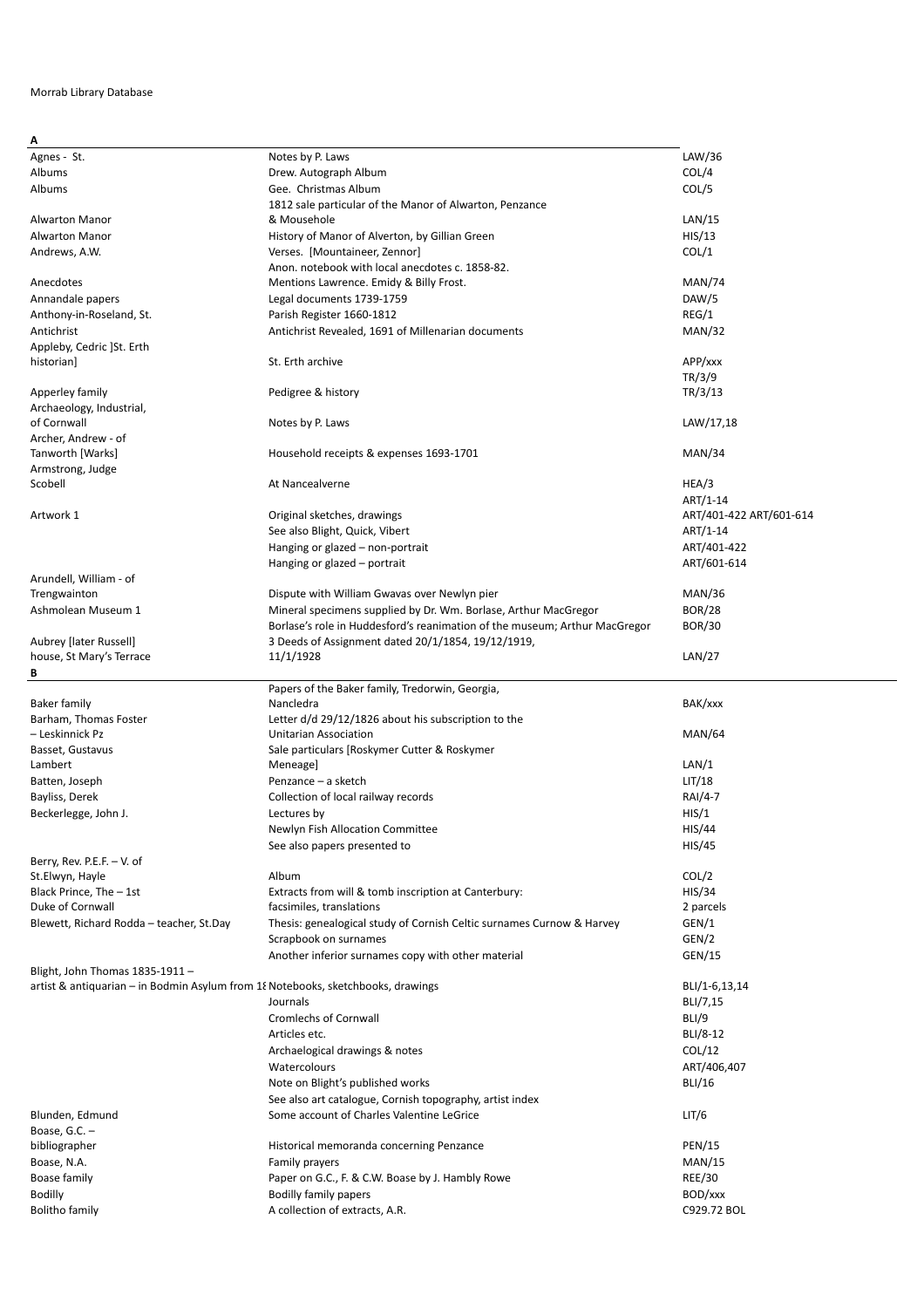| Borrow, George                                 | Was George Borrow a Cornishman? Library lecture                                                        | <b>HIS/55</b>  |
|------------------------------------------------|--------------------------------------------------------------------------------------------------------|----------------|
| Boskenna, St. Buryan                           | WMN cutting with sale details                                                                          | LAN/5          |
| Boson, John - Newlyn                           | Cornish language mss.                                                                                  |                |
|                                                | The Pilchard Rhyme                                                                                     | MAN/35a        |
|                                                | The Ten Commandments                                                                                   | MAN/35b        |
|                                                | Cornish language fragments                                                                             | BOR/115        |
| Bottrell, William                              | Folklorist                                                                                             | BOT/1-2        |
| Boulton & Watt                                 | Letters on Cornish engines                                                                             | HIS/46         |
| <b>Branwell material</b>                       |                                                                                                        | Mobile         |
| LOAN - estate of Lilian Oldham                 | Photograph albums, boxes, notes, journals, books [in library stock]. Bronte interest. shelving, bay L. |                |
| Bray/Darel                                     | Notes from Burke on descent of Bray and Darel families.                                                | GEN/10         |
| <b>Breakwaters</b>                             | Breakwater proposals:                                                                                  |                |
|                                                | Mount's Bay                                                                                            | BRE/1,2        |
|                                                | St. Ives Bay                                                                                           | BRE/3,4,6      |
|                                                | 1857 Memorial with plan of breakwater.                                                                 | COL/31 p82     |
|                                                | Prospectus with projected breakwater.                                                                  | RAI/9          |
| Bridge, Michael                                | Guido - printing for friends                                                                           | LIT/16         |
| Bridger, J.A.D. bookseller,                    | Catalogues 1906, 1921-39                                                                               | BRI/1          |
| Market Jew St.                                 | <b>Business records</b>                                                                                | BRI/2-13       |
| <b>British Museum</b>                          |                                                                                                        | MAN/12         |
| reproductions                                  | Early inscriptions, manuscripts and book illustrations                                                 | <b>MAN/87</b>  |
| Bronte, Charlotte                              | Bronte, Charlotte - novelist                                                                           | BRO/1 & 7      |
| <b>Bronte sisters</b>                          | <b>Bronte sisters</b>                                                                                  | BRO/2          |
| Bronte/Branwell                                | The Branwells of Penzance                                                                              | BRO/3-6        |
| <b>Buchenwald Camp</b>                         | Parliamentary Report                                                                                   | HIS/10         |
| Buryan, St.                                    | Missing 1813 survey maps [Mrs. G.C. Green]                                                             | HIS/4          |
|                                                | Photocopies of 16th century petition & map                                                             | HIS/26         |
|                                                | Boskenna sale details                                                                                  | LAN/5          |
|                                                | 1838 Tithe award                                                                                       | LAN/6          |
|                                                | Oliver Usticke's 1706 accounts                                                                         | <b>MAN/57</b>  |
|                                                | Parish registers 1653-1812                                                                             | REG/2          |
|                                                | OPC registers 1813-1907                                                                                | OPC            |
|                                                | 1841 census                                                                                            | OPC            |
| Borlase, Anne 1783-1868, dgtr of Rev. Wm Borla |                                                                                                        |                |
| married Rev. M.N. Peters                       | Notebook                                                                                               | BOR/121        |
|                                                | Cashbook 1831 - entries to 1826                                                                        | <b>BOR/128</b> |
|                                                | Continental tour 1846                                                                                  | <b>BOR/129</b> |
| Borlase, Caroline 1738-1825                    |                                                                                                        |                |
| 8th dgtr of Dr Walter Borlase                  | Effects at the Abbey 1825 with other personal records                                                  | <b>BOR/126</b> |
|                                                | Letter to her brother George                                                                           | TR/1/30        |
| Borlase, Caroline Anne 1859-1934               |                                                                                                        |                |
| 2nd dgtr of John Borlase                       | Tour journals 1874-1895 Belgium, England, & Wales - with sketches                                      | BOR 145-48     |
|                                                | Sketch book                                                                                            | <b>BOR/149</b> |
|                                                | Notebook – details of family members                                                                   | BOR/150        |
|                                                | Notes on family                                                                                        | BOR/151        |
|                                                | Copy letters 1727 & 1761                                                                               | <b>BOR/152</b> |
| Borlase, Christopher 1729-51                   |                                                                                                        |                |
| 4th son of Dr Wm Borlase                       | Journal & log, voyage to Guinea 1749-50, with drawings                                                 | BOR/13,14      |
|                                                | Drawings, letters                                                                                      | <b>BOR/15</b>  |
|                                                | Will 1745, photograph & transcript                                                                     | <b>BOR/24</b>  |
|                                                | School exercises                                                                                       | BOR/117        |
|                                                | Proposed epitaph                                                                                       | <b>BOR/185</b> |
| Borlase, Elizabeth 1729-1801                   |                                                                                                        |                |
| 5th dgtr of Dr. Walter Borlase                 | Notebook 1748                                                                                          | <b>BOR/124</b> |
|                                                | Family history notes                                                                                   | <b>BOR/125</b> |
|                                                | Letter to Rev Wm Borlase                                                                               | TR/1/24        |
|                                                | Copy of will                                                                                           | <b>BOR/207</b> |
| Borlase family - genealogy & history           | Borlase pedigree                                                                                       | <b>BOR/27</b>  |
|                                                | Notes by Eliz. Borlase, c.1800                                                                         | <b>BOR/125</b> |
|                                                | Descent, names& arms of Borlase. W.C. Borlase                                                          | <b>BOR/143</b> |
|                                                | Private pamphlet on Descent by HS Tremenheere                                                          | <b>BOR/143</b> |
|                                                | Taillefer pedigree                                                                                     | <b>BOR/143</b> |
|                                                | Notes by Caroline Anne Borlase - 1800                                                                  | BOR/150-51     |
|                                                | Family history mss., notes, collections                                                                | BOR/157-61     |
|                                                | Family genealogies, pedigrees                                                                          | BOR/163-70     |
|                                                | Mentions in                                                                                            | BOR/188,190    |
|                                                | History of Borlases of Buckinghamshire                                                                 | TR/3/11        |
|                                                | Borlase pedigree                                                                                       | TR/3/16        |
| Borlase family – images                        | 5 family silhouettes                                                                                   | BOR/199        |
|                                                | Photograph portraits & Vibert prints                                                                   | <b>BOR/200</b> |
|                                                | Photographs: album & loose, incl. view of Pendeen Manor                                                | BOR/201        |
|                                                |                                                                                                        |                |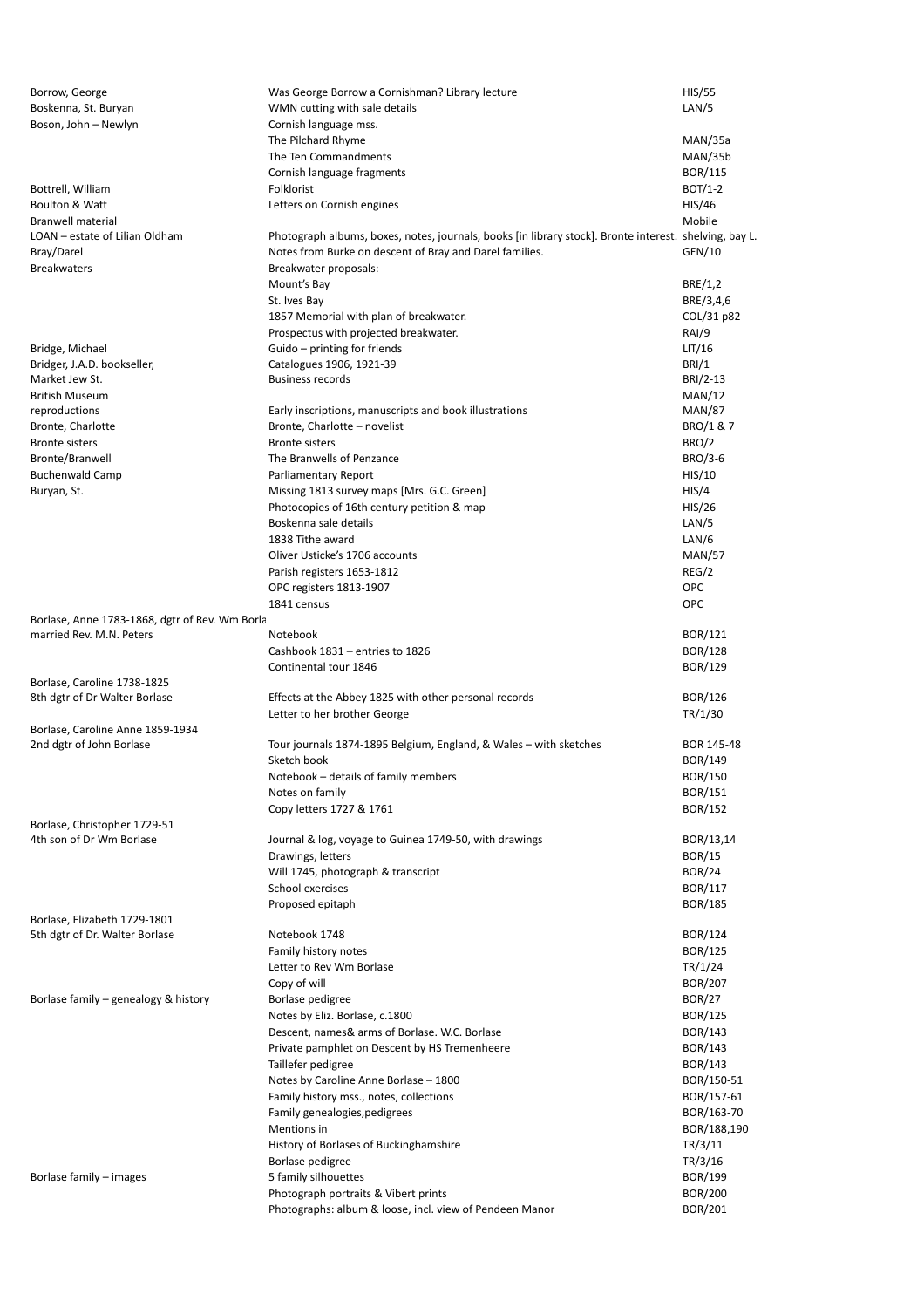| Borlase family - letters, papers                                                  | Collections<br>Letter 19-9-1747 to Mr Harris, mentions riot in Penzance                               | BOR/187-91<br>BOR/192     |
|-----------------------------------------------------------------------------------|-------------------------------------------------------------------------------------------------------|---------------------------|
|                                                                                   | Copy will, Samuel Borlase, 1763                                                                       |                           |
| Borlase family - wills                                                            | Legal papers, incl. copy wills for Dr Wm [d.1772],<br>Elizabeth [d.1806] & Rev. Geo. [d.1809] Borlase | BOR/119<br><b>BOR/207</b> |
| Borlase, Rev. George 1742-1805, 6th son of Dr.                                    |                                                                                                       |                           |
| Walter B., Prof. Cambridge                                                        | Obituary                                                                                              | BOR/127                   |
|                                                                                   | Letters to                                                                                            | TR/1/23,26,30             |
|                                                                                   | Copy of will                                                                                          | <b>BOR/207</b>            |
| Borlase, John - 1666-1755, Pendeen                                                | Estate valuation 1718                                                                                 | BOR/101                   |
|                                                                                   | Estate list                                                                                           | TR/1/31                   |
|                                                                                   | Articles left at Pendeen 1723                                                                         | TR/1/31                   |
| Borlase, Admiral John                                                             |                                                                                                       |                           |
| 1811-95                                                                           | Case of medals                                                                                        | <b>BOR/19</b>             |
| Borlase, John 1829-89, eldest son of Samuel B., Notebook, mainly property         |                                                                                                       | BOR/139                   |
|                                                                                   | Castle Horneck, rents received                                                                        |                           |
|                                                                                   | 1870-79                                                                                               | BOR/140                   |
|                                                                                   | 1892-94                                                                                               | BOR/141                   |
| Borlase, Mary Eady                                                                | Tour journals 1851, 1854 with sketches & prints                                                       | BOR/153,154               |
| Borlase - recipes, remedies                                                       | Collection - Borlase, Castle Horneck to 1788                                                          | BOR/197                   |
|                                                                                   | Other collections                                                                                     | BOR/196,198               |
| Borlase, Samuel 1735-1801,                                                        |                                                                                                       |                           |
| 2nd son of Dr. Walter B.                                                          | Daily journal 1758                                                                                    | <b>BOR/118</b>            |
|                                                                                   | Will 1763 - incomplete copy                                                                           | BOR/119                   |
| Borlase, Samuel 1798-1866                                                         | Castle Horneck, rents received                                                                        | BOR/136                   |
|                                                                                   |                                                                                                       |                           |
| Borlase – travels, tours [full details in Borlase ca Borlase family               |                                                                                                       | BOR/129,145-48, 153,154   |
|                                                                                   | Hutchens, Thomas                                                                                      | <b>BOR/186</b>            |
|                                                                                   | Penneck, Catherine                                                                                    | BOR/195                   |
|                                                                                   | Peters                                                                                                | BOR/133-4,177             |
|                                                                                   | Author unknown                                                                                        | BOR/178-85                |
| Borlase, Dr. Walter 1694-1776                                                     |                                                                                                       |                           |
| Castle Horneck                                                                    | Letterbooks 1745                                                                                      | <b>BOR/16</b>             |
|                                                                                   | Ditto 1742-3                                                                                          | BOR/103                   |
|                                                                                   | Ditto 1752-5                                                                                          | BOR/102                   |
|                                                                                   | Appointment diaries 1758, 1769, 1774, 1775                                                            | BOR/104-7                 |
|                                                                                   | Stannary Convocation proceedings 1615, 1688                                                           | BOR/110                   |
|                                                                                   | Other                                                                                                 | BOR/108-9,111-14          |
|                                                                                   |                                                                                                       | <b>BOR/23</b>             |
|                                                                                   | Borlase v. Carne & others, list of special jurors                                                     |                           |
|                                                                                   | Letters from Dr. Oliver, Bath                                                                         | TR/1/13,14                |
|                                                                                   | Letters, incl. his son Samuel's debts                                                                 | TR/1/11,12,15,22,24,27,28 |
|                                                                                   | Correspondence, Samuel/Oliver                                                                         | TR/1/31                   |
| Borlase, Dr. William 1696-1772                                                    |                                                                                                       |                           |
| R. Ludgvan, V. St.Just                                                            | Letters - outgoing                                                                                    | BOR/1                     |
|                                                                                   | Letters - received                                                                                    | BOR/2,3                   |
|                                                                                   | Drawings of Pengersick & Godolphin                                                                    | BOR/5                     |
|                                                                                   | Memorandum on heraldry                                                                                | BOR/8                     |
|                                                                                   | Natural history, antiquity                                                                            | BOR/6,9                   |
|                                                                                   | Descent, names & arms, his ms                                                                         | <b>BOR/18</b>             |
|                                                                                   | Contributions to meteorology                                                                          | <b>BOR/22</b>             |
|                                                                                   | Contributions to the Ashmolean                                                                        | BOR/28,30                 |
|                                                                                   | Manuscripts & papers                                                                                  | BOR/20,25,26              |
|                                                                                   | Other extracts, notes etc.                                                                            | BOR/4,7,10,11,12,17,29    |
|                                                                                   | Marriage settlement                                                                                   | TR/1/31                   |
|                                                                                   | Ms. Appreciation                                                                                      | TR/3/21                   |
|                                                                                   | Copy will & probate                                                                                   | <b>BOR/207</b>            |
| Borlase, Rev. William 1741-1812                                                   |                                                                                                       |                           |
| 5th son of Dr. Walter B.                                                          |                                                                                                       |                           |
| V. of Madron                                                                      | Greek notes 1759, Peterhouse                                                                          | <b>BOR/120</b>            |
|                                                                                   | Castle Horneck estate records- work done                                                              |                           |
|                                                                                   | 1812-13                                                                                               | BOR/122                   |
|                                                                                   | Other - letters, notes                                                                                | BOR/121,123               |
|                                                                                   | Family letter from his sister Elizabeth                                                               | TR/1/29                   |
| Borlase, William Copeland 1848-99,                                                |                                                                                                       |                           |
| 2nd son of Samuel Borlase, antiquarian & politic Borlase papers at Castle Horneck |                                                                                                       |                           |
|                                                                                   | Quarterly Review article                                                                              | <b>BOR/26</b>             |
|                                                                                   | Notes on various subjects                                                                             | BOR/142                   |
|                                                                                   | The Descent, Names & Arms of Borlase with Hugh Seymour Tremenheere's pamp BOR/143                     |                           |
|                                                                                   | Scrapbooks: parliamentary career 1880-85                                                              | BOR/144                   |
| Borlase Wm C 1848-99 continued                                                    | Press reports of bankruptcy proceedings: J.P. Cornish scrapbooks                                      | CO/16                     |
|                                                                                   |                                                                                                       |                           |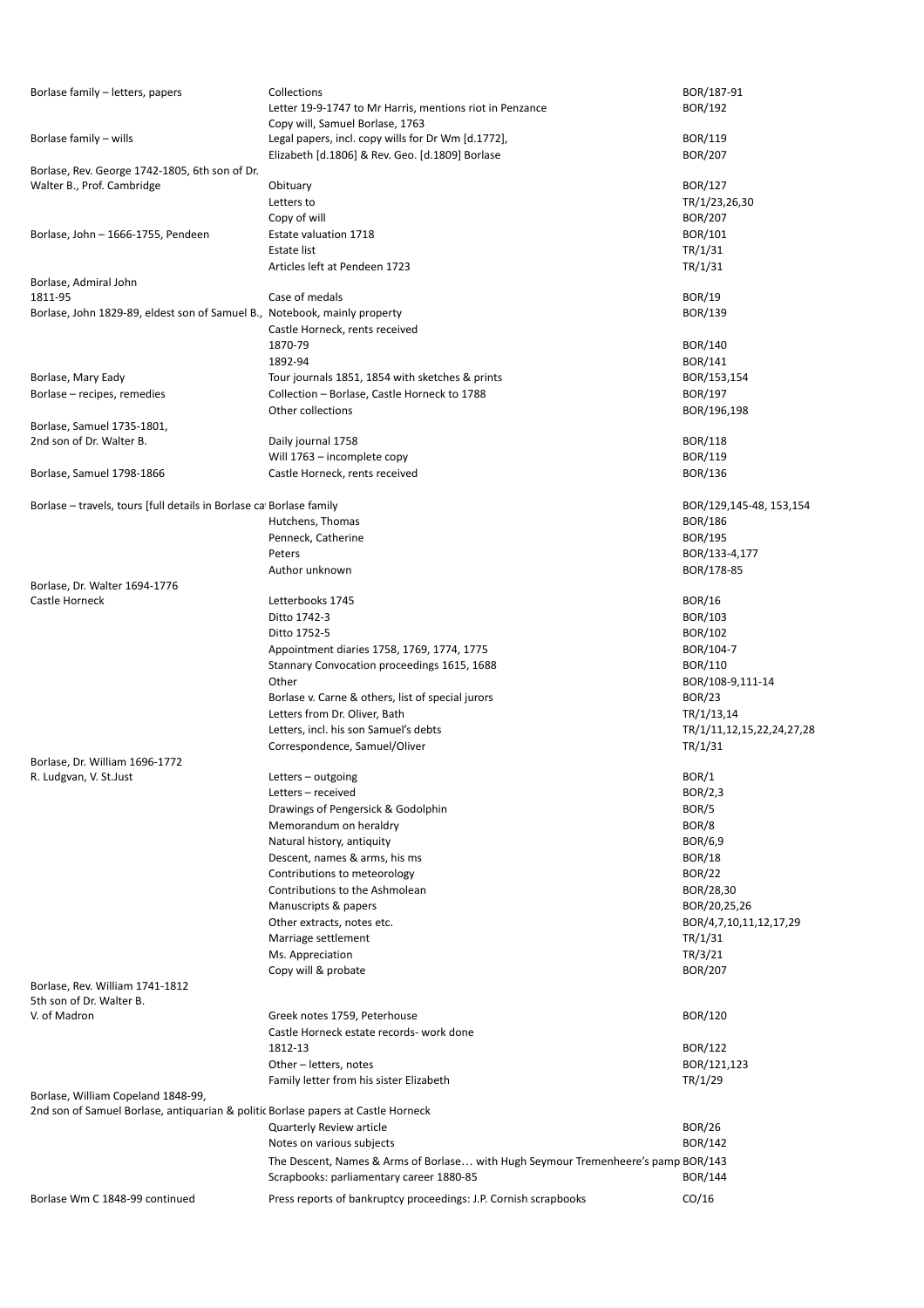|                                             | v. 22, p.82                                                                                                                                    |                |
|---------------------------------------------|------------------------------------------------------------------------------------------------------------------------------------------------|----------------|
|                                             | v. 22A, pp. 34-5, 44-9, 59/60-62                                                                                                               | <b>BOR/33</b>  |
| c                                           |                                                                                                                                                |                |
|                                             | Payments for working expenses                                                                                                                  |                |
| <b>Calenick Smelting Works</b>              |                                                                                                                                                | <b>MAN/91</b>  |
| Calstock                                    | Notes by P. Laws                                                                                                                               | LAWS/10        |
| Camborn [alias Paynter]                     | Camborn pedigree                                                                                                                               | GEN/3          |
|                                             | Map for England & Wales with lists of canals & mileages                                                                                        |                |
| Canals/Navigable Rivers                     | 1894-95                                                                                                                                        | <b>MAP/84</b>  |
| Canorum Conclave #1                         | Copy 1860 of 1827/28 original                                                                                                                  | LIT/7          |
| Canorum Conclave #2                         | with copy of J. Hambly Rowe's comments                                                                                                         | LIT/7a         |
| Carne - Miss Elizabeth                      | British shells - with pen & ink sketches                                                                                                       | SCI/16         |
| Carne - Miss E. #2                          | Biographical details                                                                                                                           | <b>SCI/16A</b> |
| Carne - Mr. / Penzance                      | Settlement d/d 15/7/1822 of hare hunting dispute with Sir                                                                                      |                |
| Hounds                                      | Rose Price                                                                                                                                     | HIS/20         |
| Castle Horneck: Borlase papers              | Quarterly Review article W.C. Borlase                                                                                                          | <b>BOR/26</b>  |
|                                             | Work done 1912-13                                                                                                                              | BOR/122        |
|                                             |                                                                                                                                                |                |
|                                             | Rents received 1861-65                                                                                                                         | BOR/136        |
|                                             | Rents received 1870-79                                                                                                                         | BOR/140        |
|                                             | Rents received 1892-94                                                                                                                         | BOR/141        |
|                                             | Property notebook                                                                                                                              | BOR/139        |
|                                             | Legend of                                                                                                                                      | BOR/162        |
|                                             | House inventory                                                                                                                                | BOR/172        |
|                                             | Book inventory 1913                                                                                                                            | BOR/173        |
|                                             | Rare mosses at (letter 1931)                                                                                                                   | <b>BOR/174</b> |
|                                             | Queries on the older history of the estate                                                                                                     | BOR/175        |
|                                             | Plan of                                                                                                                                        | <b>BOR/176</b> |
|                                             |                                                                                                                                                |                |
|                                             | Inventory 1720                                                                                                                                 | TR/1/31        |
|                                             | Inventory & valuation on death of Rev. Walter Borlase 1776                                                                                     | <b>BOR/207</b> |
| Chandos - Duke of                           | Legal papers 1770-1801                                                                                                                         | DAW/10         |
| Charles $-$ King #1                         | Engraving by W. Hollar of Charles I on horseback                                                                                               | MAN/1          |
|                                             | Reproduction of his 1642 letter of thanks to the Cornish people                                                                                | <b>MAN/82</b>  |
| Charts                                      | English Channel + Bristol & part of the St. George's Channels                                                                                  | MAP/2          |
|                                             | St. Ives to Dodman Point                                                                                                                       | <b>MAP/20</b>  |
| China - war in                              | Map of 1842 illustrating the war in China                                                                                                      | <b>MAP/39</b>  |
| China Clay                                  | Notes by P. Laws                                                                                                                               | LAW/9          |
|                                             |                                                                                                                                                |                |
| Chirgwin & Son                              | family/business records                                                                                                                        | CHI/xxx        |
|                                             | Donors of the Vibert collection of prints & family                                                                                             |                |
| Clark - David & Rosemary                    | silhouettes                                                                                                                                    | $VIB/1-52$     |
| Clowance                                    | Clowance estate sale 1919                                                                                                                      | LAN/29         |
| Colchester                                  | Siege of Colchester by Fairfax 1648                                                                                                            | DAW/1          |
| Colenso - Phyllis                           | Notes on villages & antiquities in Cornwall                                                                                                    | LAN/3          |
|                                             | Colenso - William 1811-91, b. Penzance. Missior 2 manuscripts - a paper of botanical recollections & a letter of 8 pp to the Library. W MAN/90 |                |
|                                             | Stray thoughts on W. Cornwall & on Cornish botany. Other Colenso papers.                                                                       | <b>MAN/90</b>  |
| Columb Major - St.                          | Parish Registers                                                                                                                               | REG/3          |
| Columb Minor - St.                          | Parish Registers                                                                                                                               | REG/4          |
| Commins - Thomas                            | <b>Memoirs</b>                                                                                                                                 | HIS/2          |
|                                             |                                                                                                                                                |                |
| <b>Common Condition</b>                     | Ms. comedy - no author                                                                                                                         | MAN/2          |
|                                             | 1863 statement about bad produce sworn before Vice                                                                                             |                |
| Consulat de France - Vice                   | Consul                                                                                                                                         | <b>PEN/32</b>  |
| Cookbooks                                   | Recipes [c. 1690]                                                                                                                              | MAN/1          |
|                                             | Recipes and remedies [C 17 & 18th]                                                                                                             | MAN/34         |
|                                             | Recipes & remedies [C19th]                                                                                                                     | BOR/196        |
|                                             | Recipes & remedies etc. [C18th]                                                                                                                | BOR/197        |
|                                             | Recipes & remedies etc. [C19th & 20th]                                                                                                         | <b>BOR/198</b> |
| Corin                                       | 1995 note by John Corin about his grandfather & great-uncle.                                                                                   | <b>PEN/55</b>  |
|                                             | See also 1869 indenture                                                                                                                        | <b>PEN/54</b>  |
| <b>Cornish Directories</b>                  | 4 directories: Bailey's 1783; Universal 1791-98; Pigot 1823-24; Slater 1852-53                                                                 |                |
|                                             |                                                                                                                                                |                |
| Cornish language                            | The Pilchard Rhyme & The Ten Commandments; Boson                                                                                               | MAN/35A-B      |
|                                             | Fragments - Gwavas                                                                                                                             | <b>MAN/36</b>  |
|                                             | Essays on by Victor [1817-91] & Victor Pentreath [b. 1859] with glossaries                                                                     | <b>MAN/58</b>  |
|                                             | Fragments - mainly Boson                                                                                                                       | <b>BOR/115</b> |
| Cornish - John Batten                       | 71 scrapbooks of local newspaper cuttings + index                                                                                              | COL/16         |
| Cornish - Thomas [solicitor; town clerk Pz; |                                                                                                                                                |                |
| antiquary; naturalist]                      | Letters                                                                                                                                        | COL/3          |
| Cornish concert                             |                                                                                                                                                |                |
| programmes                                  | collection                                                                                                                                     | ORCH/7         |
| Cornwall - Engravings                       | Album of map of Cornwall 1895 & 117 engravings                                                                                                 | ART/130        |
| <b>Cornwall County Council</b>              | History of Cornwall exhibition catalogue                                                                                                       | HIS/3          |
|                                             |                                                                                                                                                |                |
|                                             | Other records - mainly education                                                                                                               | HIS/30         |
| Cottell                                     | Cottell pedigree                                                                                                                               | GEN/4          |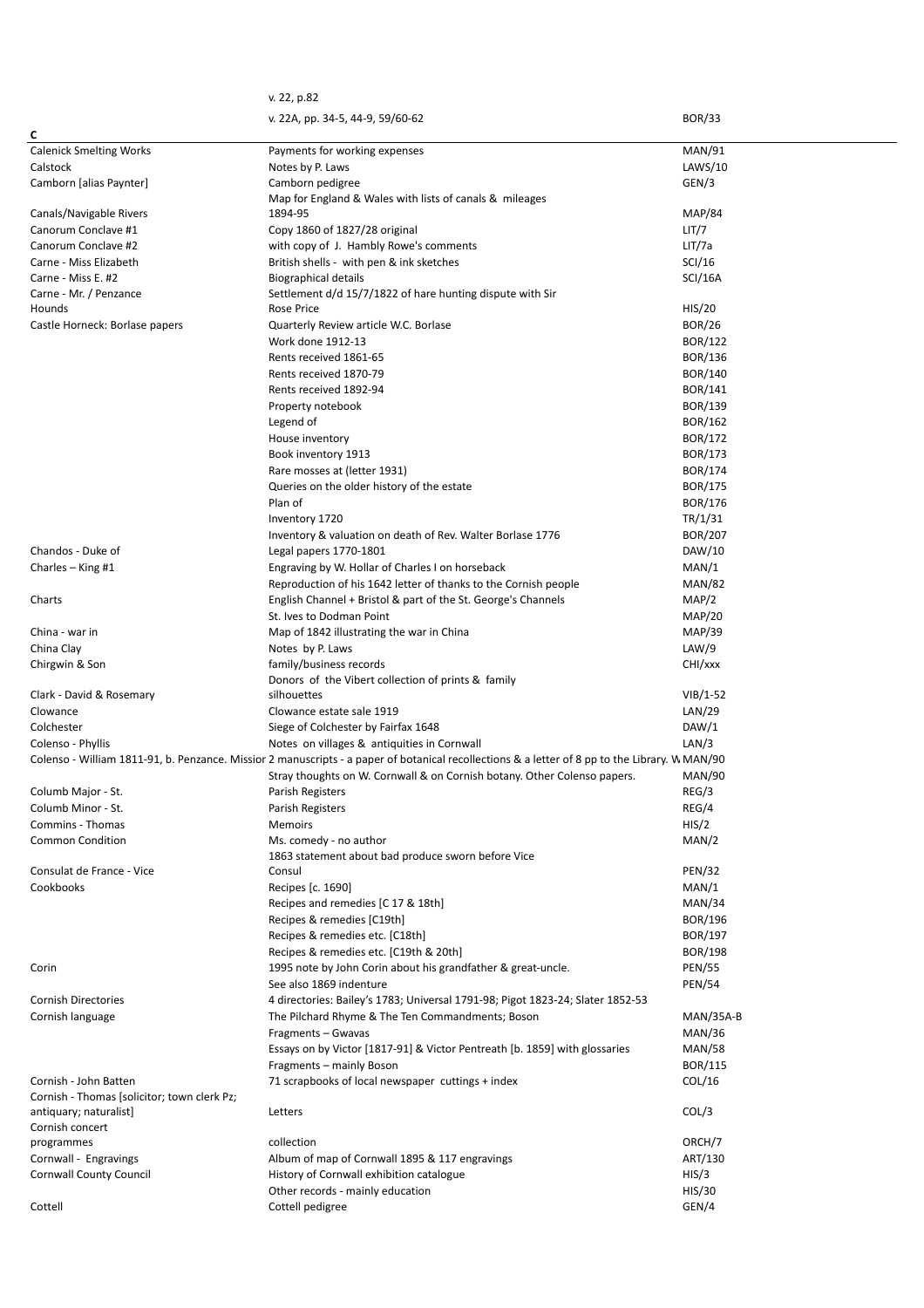| Cottle - June                                                   | poem                                                                                          | LIT/14        |
|-----------------------------------------------------------------|-----------------------------------------------------------------------------------------------|---------------|
| Couch - Johnathan [surgeon & naturalist of Polp Natural History |                                                                                               | COU/1         |
|                                                                 | <b>Medical abstracts</b>                                                                      | COU/2         |
|                                                                 | Other                                                                                         | COU/3&4       |
|                                                                 |                                                                                               |               |
|                                                                 | Johnathan Couch and the Cornish fauna                                                         | COU/5         |
| County Maps [historical]                                        | Gloucestershire - Speed - 1610                                                                | MAP/2         |
|                                                                 | Leicestershire - Speed - 1610                                                                 | MAP/3         |
|                                                                 | $Essex-Norden/Speed - 1611$                                                                   | MAP/4         |
|                                                                 | Devonshire - Blaeu - 1645                                                                     | MAP/6         |
|                                                                 | Huntingdonshire - Bowen - c. 1750                                                             | <b>MAP/10</b> |
|                                                                 | Courtney's book of memoranda - births & deaths in                                             |               |
| Courtney                                                        | Cornwall                                                                                      | MAN/29        |
| Courtney - M.A.                                                 |                                                                                               |               |
| [folklorist]                                                    | Cornish Feasts and Folklore - author's corrected copy                                         | MAN/18        |
|                                                                 | Ms. book with records of the Cressett/Aston families and                                      |               |
| Cressett                                                        | notes on Earls                                                                                | MAN/41        |
| Cubert                                                          | parish registers                                                                              | REG/5         |
| Cunnack - Mr.                                                   |                                                                                               |               |
|                                                                 | Receipts 1848-67 for land tax + water rent etc.                                               | <b>PEN/16</b> |
|                                                                 | Copies of 18th century customs records for Penzance St.                                       |               |
| <b>Customs Records</b>                                          | Ives & Scilly                                                                                 | HIS/52        |
|                                                                 |                                                                                               |               |
| D                                                               |                                                                                               |               |
| Dale - Bill                                                     | Heamoor archive - including Madron                                                            | HEA/xxx       |
| Daniel - Alexander                                              |                                                                                               |               |
| [Laregan Penzance]                                              | Ms. books with extracts from the Daniel manuscripts                                           | MAN/42        |
| Davey - John                                                    | Astronomical tables                                                                           | SCI/13        |
| Davy - John [army doctor & biographer of Sir                    |                                                                                               |               |
| Humphry]                                                        | Letters                                                                                       | DAV/2         |
|                                                                 | <b>Notebooks</b>                                                                              | DAV/3         |
| Davy - Lady Jane                                                | Letter and account books                                                                      | DAV/4         |
|                                                                 |                                                                                               |               |
| Davy - Sir Humphry                                              | Prince Regent's Warrant concerning award of Baronetcy                                         | DAV/1         |
|                                                                 | Photocopy of lost letter 11/8/1818 to Charles Hatchett                                        | ARC/7B        |
| Dawson - Thomas                                                 | Manuscripts & other papers                                                                    | DAW/1-17      |
|                                                                 | Deeds and writs                                                                               | DEE/xxx       |
|                                                                 | Correspondence & other records                                                                | LIB/21        |
|                                                                 | Napoleonic collection                                                                         | NAP/1-15      |
|                                                                 | Peers of the Realm                                                                            | PEE/1-26      |
| Deeds and writs                                                 | Collection                                                                                    | DEE/xxx       |
|                                                                 |                                                                                               |               |
| Devon law precedents                                            | Ms. copies of legal documents from Exeter & E. Devon                                          | MAN/20        |
| Dodds - Pam                                                     | William Borlase and the arts - lecture                                                        | <b>BOR/31</b> |
| Drew - Gladys [53 Morrab                                        |                                                                                               |               |
| Road Pz.]                                                       | autograph album                                                                               | COL/4         |
| Dunheved (Launceston) /                                         |                                                                                               |               |
| Harvey                                                          | Indemnity against claim to dower 1785                                                         | LAN/20        |
| Dunn - James                                                    | Copies of two 1813 letters to his wife while prisoner of war in France. Believed to ha LIB/24 |               |
| Е                                                               |                                                                                               |               |
| Easter Book                                                     | St. Just Easter Book - contains the Laudable Customs                                          | MAN/31        |
|                                                                 | 2 volumes of newspaper cuttings on the life and death of                                      |               |
| Eastoe - J.B.                                                   | Louis Napoleon                                                                                | COL/17        |
| <b>Ecclesiastical Maps #1</b>                                   | Exeter Diocese - archdeaconries and deaneries                                                 | <b>MAP/80</b> |
|                                                                 | England & Wales - ecclesiastical divisions + episcopal                                        |               |
| Ecclesiastical Maps #2                                          | jurisdictions and patronage                                                                   | <b>MAP/83</b> |
| Edwards - John Passmore                                         | Life and works: lecture notes papers prints photographs                                       | LAW/8 & 25    |
|                                                                 |                                                                                               |               |
| Egypt & the Sudan                                               | Map presented with "Egypt: descriptive historical and                                         | <b>MAP/85</b> |
|                                                                 | picturesque                                                                                   |               |
| Elizabeth - Queen                                               | facsimile of writing                                                                          | MAN/15        |
| Emidy - Joseph Antonio [musician]                               | Archive: programmes & cuttings. Includes The Tin Violin. Grave listing.                       | $EMI/1-5$     |
|                                                                 | references p. 21                                                                              | <b>MAN/74</b> |
| $Erth - St$                                                     | 1842 Tithe Award                                                                              | LAN/7         |
|                                                                 | Copy of reduced Tithe map                                                                     | <b>MAP/53</b> |
|                                                                 | History; farms; names; institutions; etc.                                                     | APP/1-17      |
|                                                                 | 1841 census                                                                                   | <b>OPC</b>    |
|                                                                 | Album of maps prints etc                                                                      |               |
| Exeter                                                          |                                                                                               | COL/11        |
|                                                                 | J. Hooker's 1587 town plan of Exeter                                                          | MAP/1         |
|                                                                 |                                                                                               |               |
| <b>Expelled ministers</b>                                       | Expulsion of James Everett & Samuel Dunn & William Griffiths from the Wesleyan m HIS/39       |               |
| F                                                               |                                                                                               |               |
| Falmouth                                                        | Notes by P. Laws                                                                              | LAW/11        |
| Ferns                                                           | pressed ferns                                                                                 | SCI/10        |
| <b>Fisheries</b>                                                | 1884 West Cornwall Fisheries Exhibition:                                                      | COL/          |
|                                                                 | Catalogue                                                                                     | 16 vol. 41    |
|                                                                 |                                                                                               |               |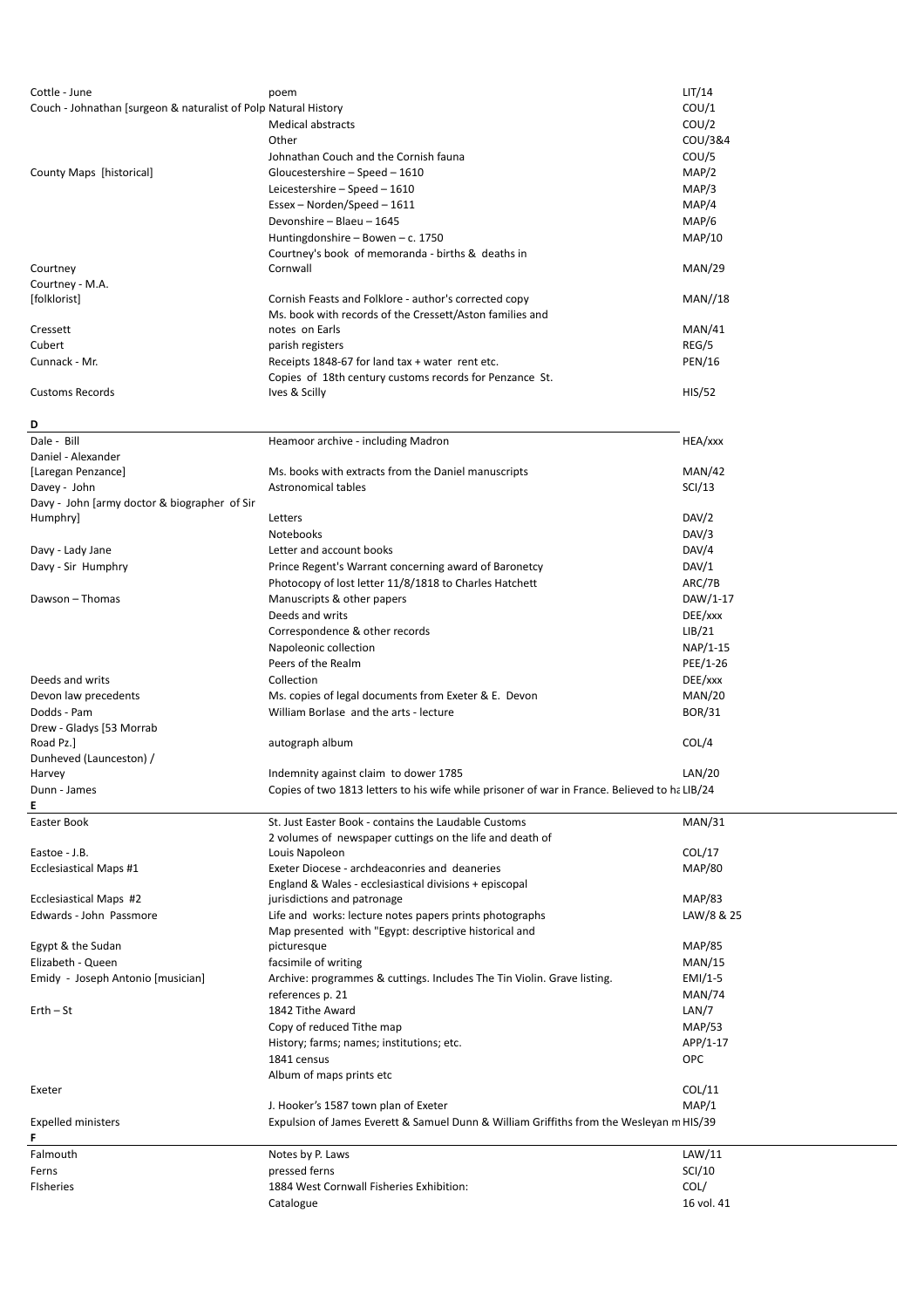|                                                  | Cuttings etc.                                                                                                                                               | 16 vol. 20     |
|--------------------------------------------------|-------------------------------------------------------------------------------------------------------------------------------------------------------------|----------------|
| <b>Fishing Grounds</b>                           | Fishing grounds of Mount's Bay                                                                                                                              | <b>MAN/71</b>  |
| Folklore                                         | Folklore in Cornish: report of address by R. Morton Nance                                                                                                   | <b>NEW/11</b>  |
| Forbes - Stanhope A.                             | 1935 lecture "Some Story Pictures" with Newlyn recollections                                                                                                | LIB/42         |
| Forbes - Sir John #1                             | Notes and papers on                                                                                                                                         | SCI/3          |
|                                                  | Meteorological tables for Penzance                                                                                                                          | SCI/12         |
| Fox - John - Vegetable                           |                                                                                                                                                             |                |
| Cream                                            | 1820's printed advertisement                                                                                                                                | <b>MAN/65</b>  |
| Furly                                            | 1789 sailing notice from Southwark to Falmouth & Penzance                                                                                                   | <b>MAN/66</b>  |
| G                                                |                                                                                                                                                             |                |
| Gale - Hugh                                      | A Walk around Penzance                                                                                                                                      | <b>PEN/51</b>  |
| Garstin - Crosbie                                | Ms. Of Penhale Trilogy and short stories                                                                                                                    | $GAR/1-4$      |
|                                                  | Mss. Proofs Letters & family memoralbilia: cataloged<br>separately for Norman NG; Douchie DG; Crosbie CG; Lilian LG; Denis DNG; Alethea AG; and family GF0. |                |
| Garstin Family [LOAN]<br>Gas in Penzance         | Notes from a PhD thesis on the gas industry in SW England                                                                                                   | <b>PEN/33</b>  |
| Gee - Alfred [missionary]                        | Christmas album                                                                                                                                             | COL/5          |
|                                                  | Land's End district 1866                                                                                                                                    |                |
| Geological Survey Maps                           |                                                                                                                                                             | <b>MAP/39</b>  |
|                                                  | Cornwall – 10 areas 21 maps 1951-75                                                                                                                         | <b>MAP/40</b>  |
| Geology of Cornwall                              | 5 articles on the geology of Cornwall                                                                                                                       | SCI/1          |
| Geometry & Navigation                            | Ms. volume in English. Local inscription & sketches.                                                                                                        | MAN/7          |
| Germaine - Lord George                           | Colonial Despatch 1780                                                                                                                                      | DAW/8          |
| Gerrans                                          | Parish Registers                                                                                                                                            | REG/6          |
| Giddy - Edward Collins                           |                                                                                                                                                             |                |
| [son of Thomas]                                  | Meteorological observations                                                                                                                                 | SCI/14         |
| Giddy - John [grandfather                        |                                                                                                                                                             |                |
| of Davies Gilbert]                               | Connection with Calenick Smelting Works                                                                                                                     | <b>MAN/91</b>  |
| Giddy - Thomas [father of                        |                                                                                                                                                             |                |
| Edward C.]                                       | Ms. Memoranda and extracts from the Borough Archives                                                                                                        | <b>PEN/27</b>  |
| Girls' Welfare                                   | Archive 1908-2005 of the Penwith Association for Girls'<br>Welfare [earlier the Preventive and Rescue Society]                                              | PAGW/1-38      |
| Godolphin                                        | Family tree for Godolphin and Paul                                                                                                                          | GEN/13         |
| Goeldi - Dr. Emilio A.                           | Amazon Birds                                                                                                                                                | SCI/11         |
|                                                  |                                                                                                                                                             | MOR/ART/       |
| Gogh - Van                                       |                                                                                                                                                             | 236            |
| Goldsmith - Lt. Hugh                             |                                                                                                                                                             |                |
| Colville                                         | Exxpenses in replacing the Logan Rock                                                                                                                       | MAN/79 & 79A   |
| Goninan                                          | Goninan family tree                                                                                                                                         | GEN/12         |
|                                                  | Booklet rules notes etc.                                                                                                                                    |                |
| Gorsedd - Cornish                                |                                                                                                                                                             | JEN/10-13      |
|                                                  |                                                                                                                                                             |                |
|                                                  | The Gorsedd Prayer                                                                                                                                          | MAN/14         |
| Graham - Winston                                 | Cuttings and memorabilia                                                                                                                                    | LIT/17         |
| Greek Text                                       | Ms. Greek text on unidentified subject                                                                                                                      | MAN/9          |
| Green - Gillian Gertrude [formerly Lord of the N |                                                                                                                                                             |                |
| Buryan]                                          | History of the Royal Manor of Alverton                                                                                                                      | HIS/13         |
|                                                  | History of the Ecclesiastical Manor of St. Buryan                                                                                                           | HIS/14         |
| Green - Iris M.                                  | Manuscript of "Posing the Model"                                                                                                                            | LIT/13         |
| Green - Joseph J. [editor]                       | "Quaker Records" extract                                                                                                                                    | GEN/9          |
| Greenham Common                                  | Memoir [1982-85] by Martha Street                                                                                                                           | HIS/42         |
| Gulval #1                                        | Tolver estate property sale at Long Rock [later petrol station]                                                                                             | LAN/31         |
|                                                  | Parish Registers 1598-1937                                                                                                                                  | REG/7          |
|                                                  | OPC Registers 1800-1905                                                                                                                                     | <b>OPC</b>     |
|                                                  | 1841 census                                                                                                                                                 | <b>OPC</b>     |
|                                                  | History of parish by Rev. F.W. Warnes - 1937                                                                                                                | WAR/1          |
| Gwavas - William of Penzance                     | Documents mainly on the Arundell/Gwavas dispute over Newlyn pier 1732-35; Gwa MAN/36                                                                        |                |
|                                                  | Cornish language fragments                                                                                                                                  | <b>MAN/36</b>  |
| Gwinear - St.<br>Gwithian                        | Parish Registers                                                                                                                                            | REG/8<br>REG/9 |
| н                                                | Parish Registers                                                                                                                                            |                |
| Halliwell -Charlotte [d. of James Orchard]       | Sketches in and around Penzance                                                                                                                             | ART/1          |
| Halliwell - F.E. [author; historian; critic]     | Drafts - generally typed - much unpublished - re Shakespeare & literary criticism                                                                           | $HAL/1-8$      |
|                                                  | Poems                                                                                                                                                       | HAL/9 & 10     |
|                                                  | Fiction                                                                                                                                                     | HAL/11-15      |
| Halliwell [-Phillipps] - James Orchard           | Correspondence from & other records                                                                                                                         | LIB/20         |
|                                                  | Volume of mss. & fragmentary printed material presented by J.O.H.                                                                                           | MAN/1          |
| Halsetown                                        | OPC Registers 1860-1901                                                                                                                                     | <b>OPC</b>     |
| Harbours in Cornwall                             | Notes by P. Laws                                                                                                                                            | LAW/29         |
| Harpur - Caldwell [book reviewer & eccentric]    | Life of a Crank                                                                                                                                             | HAR/1          |
|                                                  | Animism                                                                                                                                                     | HAR/2          |
|                                                  | Transcript of diaries etc<br>"Eclipse" scrapbook                                                                                                            | HAR/3<br>HAR/4 |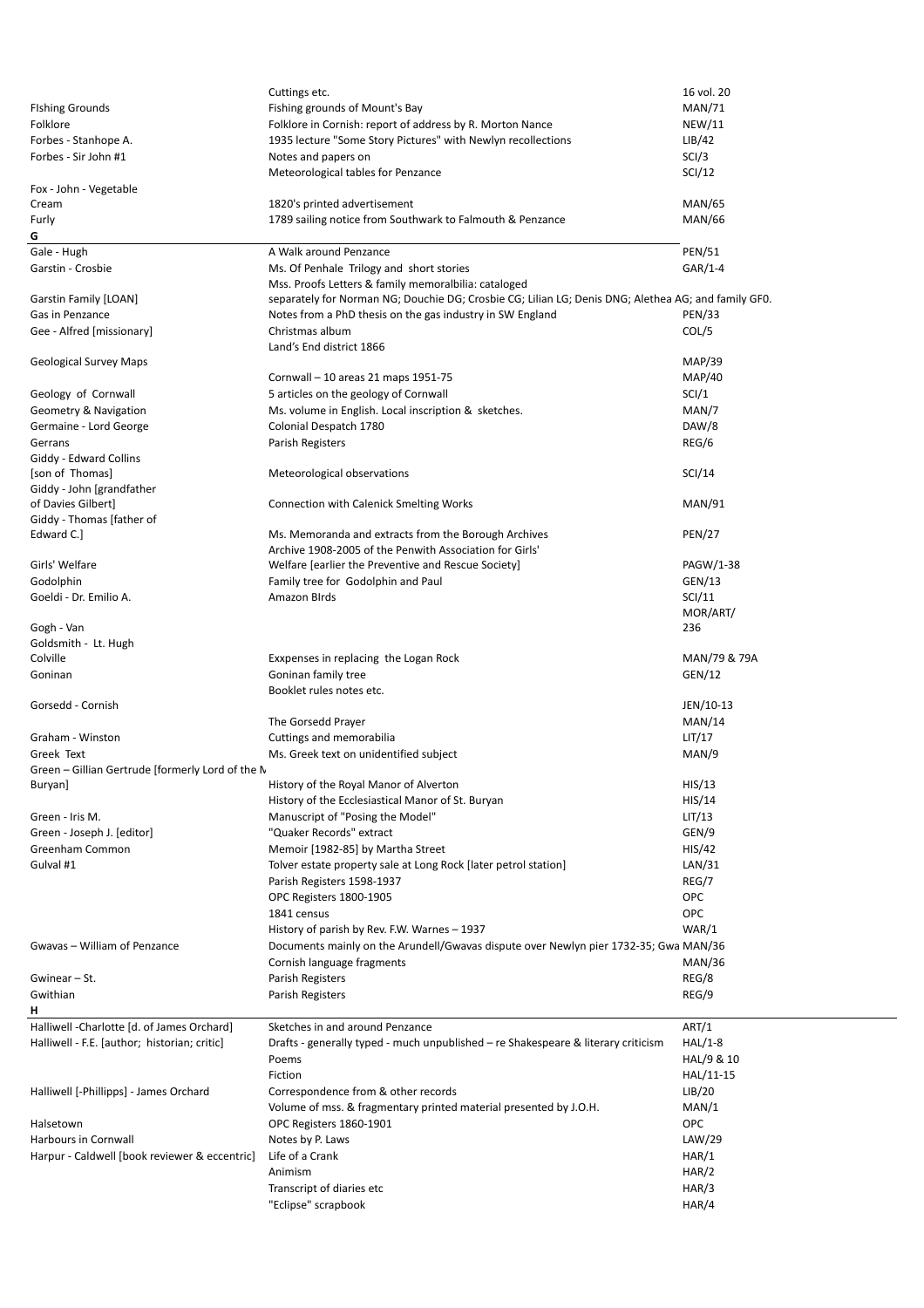Harris family [of Hayne in Devon] [John Borlase m. Lydia Harris] Letter 18/9/1749 to Christopher Harris describes a "Skimmingham" riot in Penzance BOR/192 Pedigree-reputed descent from Edward III TR/3/9 Pedigree 16th c. to circa 1870 TR/3/12 Harris - John **Example 2018** UIT/11 **The Destruction of the Tolmen**" CHT/11 **LIT/11** Harris - Lydia [d. 1725] Descent from Edward III of Lydia Harris - mother of Dr. William Borlase BOR/21 Harvey **Example 2 Harvey of Harvey of Maen** GEN/5 **GEN/5** Harvey - John "The Canorum Conclave" LIT/7 Harvey - Joseph Marrack **Article on his Head Wrightson service overseas 1910-13** HIS/8 HIS/8 Hastings - Lady Flora [1806-39] Newspaper cuttings; records; memorabilia DAW/15 Hayle **Hayle HIS/31 Letters from West Cornwall HIS/31 HIS/31** Notes by P. Laws with other material LAW/12 Heamoor **Maps of village from 1841** Maps of village from 1841 History of St. Thomas' Church WAR/9 See Dale archive **HEA/xxx** Heath - Henry **Example 2018** Penzance seaweeds [early 19th C.] **Penzance Seaweeds [early 19th C.]** SCI/8 Hedgeland - Rev. Prebendary – V. of St. Mary's Penzance Catalogues of books HED/1-4 Cuttings HED/5 Umbrella Verses HED/7 Other papers; sermons & etc. HED/6,8-11, 13 Scrapbook HED/12 Helston **MS of History of Helston by H. Spencer Toy HIS/11** HIS/11 Notes by P. Laws LAW/15 Hennuyer - John [Bishop of Lisieux] Ms. drama no author MAN/6 Henswood - William Jory [geologist - Ms. letters with covers addressed to W.J. Henswood MAN/10 Heron - Patrick 1976 letter to Justin Brooke MAN/77 Heywood - James **Example 2018** Local travels 1757 **History 2018** HIS/56 Highet - Alison **Letter to Andrew Symons with enclosures - Isaac Foot and Q** [also in COU/6] LIT/15 Hilary - St. **Parish Registers 1671-1812** REG/10 OPC Registers 1813-1900 OPC 1841 census OPC Hill - Mrs. Catherine [Carwillenack near Helston & Penzance] Pocketbook TR/3/17 Historic Documents and Events 10 facsimiles of documents & old newspapers with 7 copies of "The Times" 1793-1815NEW/1 Hitchens - G.E. [master mariner] Service Log Book 1941 **PEN/12** PEN/12 Hoblyn Family Family Family tree GEN/14 and the GEN/14 set of the GEN/14 set of the GEN/14 set of the GEN/14 set of the GEN/14 Family records & business memoranda PEN/38 Hoblyn - W.Treffrey [genealogist; Illogan] Pendarves window – Camborne GEN/8 Plantagenet descent of Cornish families GEN/11 Hoblyn family tree GEN/14 Letters from J. Hambly Rowe MAN/50 Transcriber - parish registers **REG/xxx** Trewoofe - notes & plans LAN/18+26 &PEN/38 Hollar - Wencelaus [1607-1677 etcher] Map & description of Plymouth and its fortifications – 1644 MAP/5 Charles I on horseback - 1644 [with 8 other prints in the Peers collection] MAN/1 Holloway - Thomas [1800-1883] Papers bequeathed by P. Laws and donated by D. LeHelyer-Holloway PEN/60 Typescript note REE/32 Hondius - Henricus [map engraver & publisher d. 1650] Map of S.E. England [possibly one of four covering the country; Civil War period?] MAP/7 Hooker - J. Town Plan of Exeter 1587 [extracted from Braun & Hogenburg "Civitates Orbis Terra MAP/1 Hopetown - Earl of CAU Copy of Act for settling an entailed estate CAU CAU CAU/4 Hopewell Brig Brig "Hopewell" driven ashore at Douarnenez 1810. Officers & crew prisoners of wa HIS/23/24 Hoskin's Narrative **Copy of narrative of journey to North America in 1811** by James Hoskin HIS/35 House of Commons Journal Contemporary copy of 1678 Journal with 1982 letter from the Librarian to the Hous MAN/47 Hudson - William Henry Letter dated 17/7/1922 to "my dear friend" - Mrs. Ethel Harris of Penzance LIT/12 Hyndford - Earls of Papers of 2nd & 3rd Earls. Includes: legal action re South Sea stock; ms. account of j DAW/3 **I** lago - Rev. William [antiquary & chaplain of Bod Notes on inscribed stones HIS/15 Innkeepers **Notice of liability of Notice of liability of Notice is a set of the MIS/38** Invasion 1595 **1995** symposium **HIS/48** and the United States of the United States of the United States of the United States of the United States of the United States of the United States of the United States of the United Ives - St. Plan of harbour and new pier – 1812 COL/31 p.24 Old St. Ives - cuttings on inns taverns rocks & headlands HIS/28 1839 Tithe Award **LAN/8** The Award LAN/8 **LAN/8**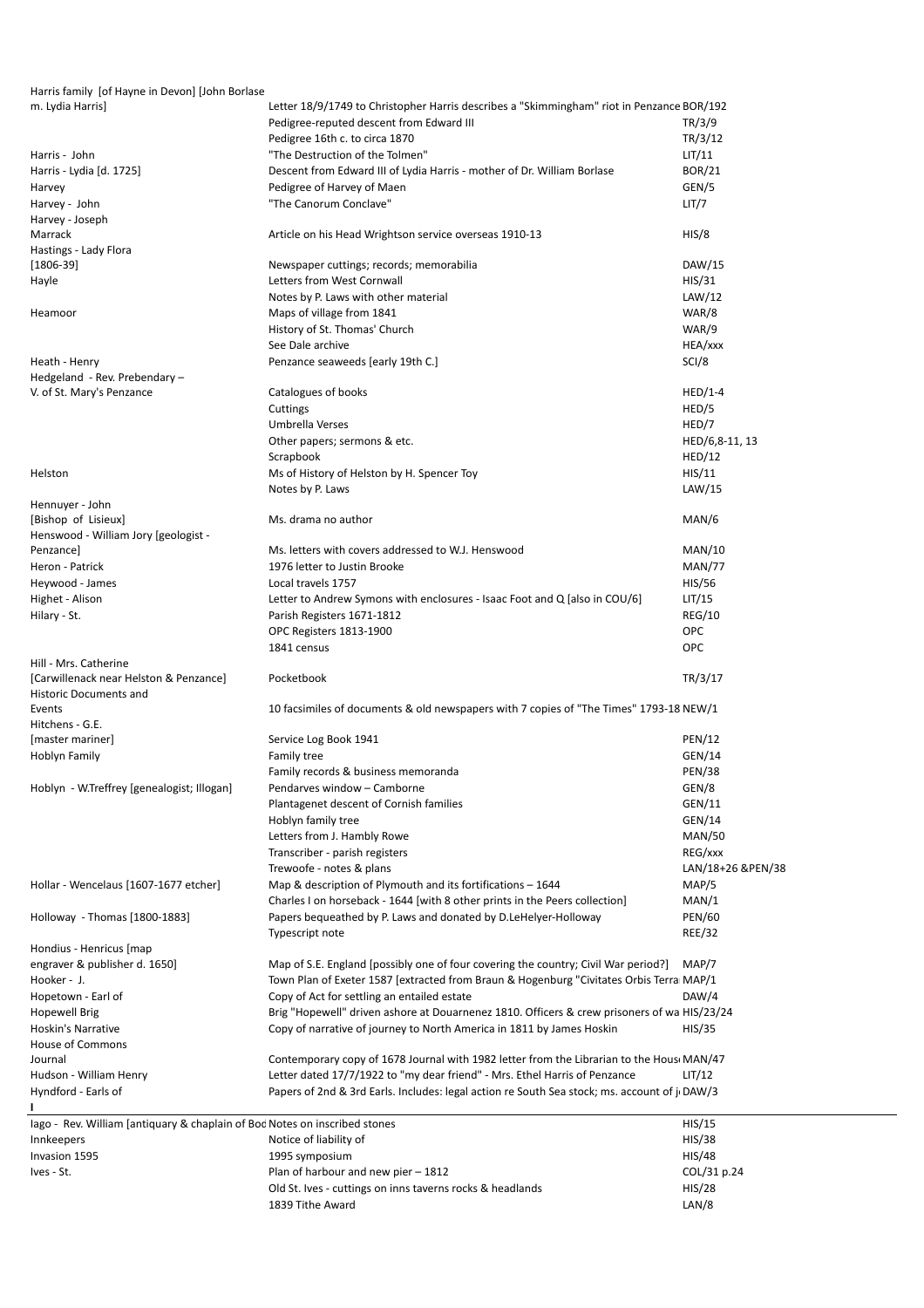|                                           | St. Ives & West Cornwall Railway - Book of Reference                                                                                 | LAN/28                  |
|-------------------------------------------|--------------------------------------------------------------------------------------------------------------------------------------|-------------------------|
|                                           | 1860 OPC                                                                                                                             |                         |
|                                           | OPC registers 1832-1903                                                                                                              | <b>OPC</b>              |
|                                           | 1841 census                                                                                                                          |                         |
| J<br>Jago - Richard                       | Apprenticeship indenture to J.M.R. Corin 1869                                                                                        | <b>PEN/54</b>           |
| Jamaica                                   | Deed of High Court                                                                                                                   | DAW/9                   |
| James - Henry [small                      |                                                                                                                                      |                         |
| builder - Newlyn]                         | Work ledgers 1928-1971                                                                                                               | $JAM/1-3$               |
| Jegede - Tunde                            |                                                                                                                                      |                         |
| [musician]                                | see Emidy archive                                                                                                                    | $EMI/1-5$               |
| Jenner - Henry                            | Handbook of Cornish Language                                                                                                         | JEN/1                   |
|                                           | Kan Nedelek                                                                                                                          | JEN/2                   |
|                                           | Story of St. Just                                                                                                                    | JEN/3                   |
|                                           | Other                                                                                                                                | JEN/4-9                 |
| Jersey                                    | Presidential address to Library in 1932<br>Family letters to (1890)                                                                  | LIB/41<br><b>MAN/75</b> |
| Judicature in Parliament                  | Copy of a 17th century treatise                                                                                                      | MAN/21                  |
| Just-in-Penwith - St.                     | 1843 Tithe Award                                                                                                                     | LAN/9                   |
|                                           | Vestry Minutes 1800-17                                                                                                               | MAN/17                  |
|                                           | Easter Book 1588-96 [& Transcript by Rev. Canon Taylor in JRIC vol. 20 1915-21. Pho: MAN/31                                          |                         |
|                                           | Thomas Woolcock [Boscaswell] notebook                                                                                                | <b>MAN/72</b>           |
|                                           | Parish Registters 1599-1812                                                                                                          | <b>REG/11</b>           |
|                                           | 1841 Census                                                                                                                          | <b>OPC</b>              |
| Just $-$ St. $-$ Story of                 | Sequence in honour of St. Just - words & music by Henry Jenner                                                                       | JEN/3                   |
| ĸ                                         |                                                                                                                                      |                         |
| Kan Nedelek                               | Ms. score of Cornish Christmas carol - words by Henry Jenner & music by Peter War JEN/2                                              |                         |
| Kenegie House                             | Herltage listing report                                                                                                              | LAN/37                  |
| Kent - Alan M.<br>Kinsman - John          | The tin violin - play about J.A. Emidy<br>1874 Kinsman Catalogue - including particulars of the Halliwell Compartment and the LIB/10 | HIS/41                  |
| Kitchener - Dr. William                   | See "Recipes and Remedies" which was formerly in his possession                                                                      | <b>MAN/49</b>           |
| Kneehigh archive [loan]                   | Green box file & other files; list in Room 2;                                                                                        | Mobile bay N            |
|                                           | Journalist and author - retired to Porthleven                                                                                        |                         |
| Knight - G.E.O.                           | "Memorabilia"                                                                                                                        | COL/6                   |
| Knill - John                              | Prevention of wrecking in Cornwall - 1792                                                                                            | HIS/25                  |
|                                           |                                                                                                                                      |                         |
|                                           |                                                                                                                                      |                         |
| Lach-Szyrma - Rev. Wladislaw Somerville - |                                                                                                                                      |                         |
| V. of Newlyn                              | The Cornish Bishopric                                                                                                                | HIS/16                  |
| Land Tax Redemption                       | 1799 Contract for Land Tax Redemption with John Rogers for properties in Ludgvan LAN/25                                              |                         |
| Land Use Maps                             | Cornwall - 6 maps - 1970-74                                                                                                          | <b>MAP/41</b>           |
| Lanyon - William                          | 1790 Warrant as Searcher and Waiter of Customs                                                                                       | MAN/43                  |
| Latham - Capt. F.<br>Laudable Customs     | Former borough engineer and surveyor of Penzance<br>In the St. Just Easter Book                                                      | <b>PEN/59</b><br>MAN/31 |
| Launceston                                | Notes by P. Laws                                                                                                                     | LAW/22                  |
| Levan $-$ St.                             | 1838 Tithe Award                                                                                                                     | LAN/10                  |
|                                           | St. Levan diary 1711                                                                                                                 | <b>MAN/56</b>           |
|                                           | Dr. Rowe - paper on                                                                                                                  | <b>MAN/70</b>           |
|                                           | Lt. Goldsmith and the Logan Rock                                                                                                     | <b>MAN/79</b>           |
|                                           | Parish registers 1700-1812                                                                                                           | <b>REG/12</b>           |
|                                           | OPC registers 1813-1920                                                                                                              | <b>REG/12</b>           |
|                                           | 1841 census                                                                                                                          | <b>OPC</b>              |
| Levan Diary - St.                         | George Bown Millett's copy of 1711 diary by someone living at Bosistow in St. Levar MAN/56                                           |                         |
| Lizard Peninsula                          | Notes by P. Laws                                                                                                                     | LAW/20                  |
| Logan Rock<br>London                      | Lt. Goldsmith's expenses in replacing the Rock<br>Reduced facsimile of Agas' 1560 London map                                         | MAN/79 &79A<br>LAN/4    |
|                                           | Facsimile of letter from the Duke of Buckingham about the fire of London 1666                                                        | DAW/2                   |
| Longships Lighthouse                      | Legal action against Henry Smith - the builder - with details of the lease of the lighth COL/14                                      |                         |
| Looe                                      | Notes by P. Laws                                                                                                                     | LAW/21                  |
| Lottery tickets                           | 1801 letter with 2 lottery tickets                                                                                                   | HIS/22                  |
| Ludgvan                                   | Wesleyan baptisms 1855-84                                                                                                            | <b>OPC</b>              |
|                                           | 1841 census                                                                                                                          | <b>OPC</b>              |
| Ludgvan Friendly                          |                                                                                                                                      |                         |
| Societies                                 | Ludgvan Friendly Society - 1794 printed rules; Ludgvan Female Friendly Society - 17! HIS/21                                          |                         |
| Ludgvan Rectory<br>М                      | Canon Boscawen's ms. record of plants in bloom - Christmas 1908 & 1909                                                               | SCI/19                  |
| Marazion                                  | OPC Registers 1839-1903 - St. Michael's Mount burials 1813-1905 - Wesleyan baptis OPC                                                |                         |
| Mabe - St.                                | Parish Registers                                                                                                                     | REG/13                  |
| Madron                                    | Dale Heamoor Archive                                                                                                                 | HEA/xxx                 |
|                                           | 1841 Tithe Award                                                                                                                     | LAN/11                  |
|                                           | Tythe fish book<br>Parish Registers 1577-1726                                                                                        | MAN/33<br>REG/14        |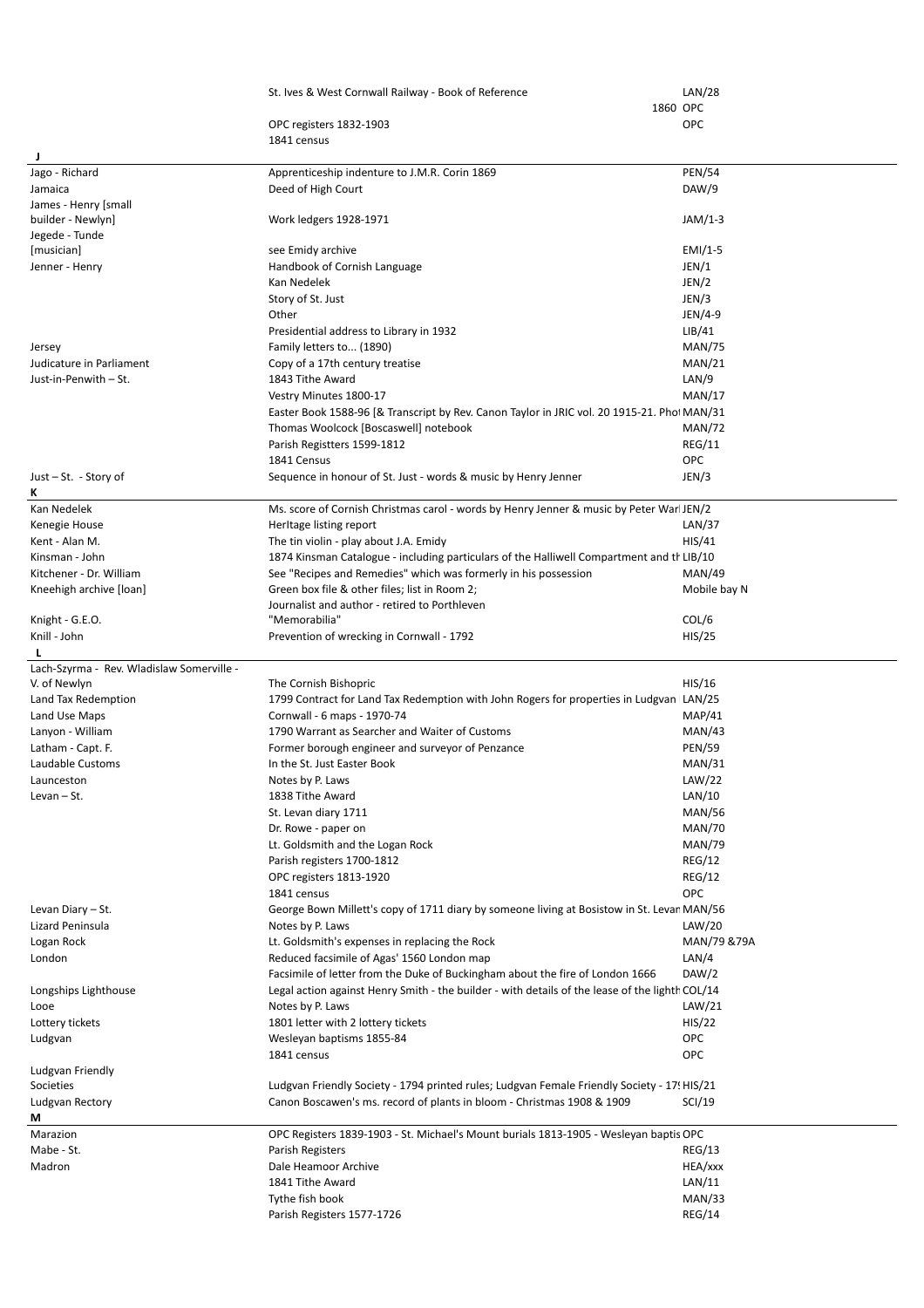|                                                                            | OPC registers                                                                             | <b>OPC</b>     |
|----------------------------------------------------------------------------|-------------------------------------------------------------------------------------------|----------------|
|                                                                            | history of church [Warne]                                                                 | WAR/3          |
|                                                                            | history of parish [Warne Jewell]                                                          | <b>WAR/2+5</b> |
|                                                                            | history of local government [Warne]                                                       | WAR/6          |
|                                                                            | Knights Templars & Hospitallers in Madron                                                 | WAR/4+REE/137  |
|                                                                            |                                                                                           |                |
|                                                                            | Poor Law records                                                                          | OPC            |
|                                                                            | 1841 census                                                                               | <b>OPC</b>     |
|                                                                            | A Play for Madron 1932 [Warne]                                                            | WAR/7          |
|                                                                            | Services & communicants 1768-c.1800                                                       | TR/3/7         |
| Maps                                                                       | Historical [pre-1801]                                                                     | $MAP/1-13$     |
|                                                                            | Specialised [estate geological etc.]                                                      | MAP/25-41      |
|                                                                            | Other Cornish [non O.S.]                                                                  | MAP/56-86      |
|                                                                            | Ordnance Survey [O.S.]                                                                    | MAP/101-126    |
| Marie Louise portrait                                                      | photocopies of press reports of Dawe portrait sold 1983                                   | LIB/1j         |
| Martin V - Pope                                                            | 1907 copy of 1430 Bull granting a cemetery about the chapel                               | HIS/18         |
| Mathematical                                                               |                                                                                           |                |
| Treatise                                                                   | Ms. volume in French                                                                      | MAN/3          |
|                                                                            |                                                                                           |                |
| Mathematiques Pratiques                                                    | Ms. text - no author                                                                      | MAN/22         |
| Matthews & Son - engineers                                                 | work books 1939-54                                                                        | <b>PEN/13</b>  |
| Medical manuscript                                                         | medical manuscript given by Thomas Dawson - sold 1939 - see also query file #14           | <b>MAN/88</b>  |
| Medieval church services                                                   | medieval church services in English                                                       | <b>MAN/28</b>  |
| Meek - J.W. & Son -                                                        | furniture retailers Market Place: records from 1912                                       | MEE/xxx        |
| Mensuration of Superficies                                                 | Ms. volume in English                                                                     | MAN/4          |
| Merry Maidens                                                              | The Magazine of Penzance Church of England High School [c.1908-09]                        | NEW/6          |
| Meteorological records - local                                             | Newlyn. Papers used by Dawn Walker for the local history group - 2003                     | SCI/17         |
|                                                                            | Penzance. E.C. Giddy's ms. records 1818-30                                                | SCI/14         |
|                                                                            | Penzance. Dr. John Forbes' records 1819-22                                                | SCI/12         |
|                                                                            |                                                                                           |                |
| Millenarianism                                                             | Millenarian documents                                                                     | <b>MAN/32</b>  |
| Millett                                                                    | Children's ms. family magazine May 1854                                                   | <b>MAN/44</b>  |
| Miners - Hugh                                                              | Penzance. A Walk Around                                                                   | <b>PEN/51</b>  |
| <b>Mining Districts</b>                                                    | geological map of the West Cornwall mining district                                       | MAP/31         |
|                                                                            | Plan of Wheal Alfred [St. Erth] 1853                                                      | <b>MAP/32</b>  |
|                                                                            | geological map of the St. Just mining district 1857                                       | MAP/33         |
|                                                                            | plan of Wheal Busy - Treskerby & Tolgus - 1861                                            | <b>MAP/34</b>  |
| Miscellaneous extracts drawings & prints                                   | large scrapbook                                                                           | COL/12         |
| Monaghan - Elaine                                                          | Location of freshwater rhodophyte balkania investiens. Paper uses Ralk's unpublish(RAL/6) |                |
| Morrab House - condition                                                   | Work and Council correspondence 1974-82                                                   | LIB/89         |
|                                                                            |                                                                                           |                |
|                                                                            | Tresidder Report - 1983 - photographs                                                     | LIB/89A        |
|                                                                            | Later Hon.Sec's papers                                                                    | LIB/109        |
| Morrab House - extension                                                   | library papers                                                                            | LIB/108        |
|                                                                            | Mr. Myner's papers                                                                        | LIB/111        |
| Morrab house & gardens - Watson Morrab Gard includes photographs/postcards |                                                                                           | COL/30         |
|                                                                            | Copy of 1889 Upcher gardens design                                                        | <b>MAP/51</b>  |
|                                                                            | Miss Hunter's commonplace poetry book                                                     | <b>MAN/73</b>  |
| Morrab [Penzance] Library                                                  | see MOR/LIB/xxx generally - but especially                                                | MOR/LIB/xxx    |
|                                                                            | <b>Minute Books</b>                                                                       | LIB/1          |
|                                                                            | 1964 Sotheby's sale                                                                       | $LIB/7+29$     |
|                                                                            | Kinsman & Doidge catalogues                                                               | $LIB/10-18$    |
|                                                                            |                                                                                           |                |
|                                                                            | James Orchard Halliwell                                                                   | LIB/20         |
|                                                                            | <b>Thomas Dawson</b>                                                                      | LIB/21         |
|                                                                            | Note: files from c. 1973 are numbered from MOR/LIB/76 onwards                             |                |
| Morris - Guido                                                             |                                                                                           | MOR/LIT/16     |
| Morvah                                                                     | 1571 indenture [lease] on Trevighan [Trevean]                                             | <b>MAN/40</b>  |
|                                                                            | Parish Registers 1650-1837                                                                | <b>REG/15</b>  |
|                                                                            | OPC registers                                                                             | <b>OPC</b>     |
|                                                                            | 1841 census                                                                               | <b>OPC</b>     |
|                                                                            | services & communicants in Morva parish                                                   | TR/3/7         |
|                                                                            | 18th c. land deeds [Trevowhan]                                                            | LAN/35         |
|                                                                            |                                                                                           | SCI/7          |
| Mosses                                                                     | pressed mosses                                                                            |                |
|                                                                            | another collection 19th century                                                           | <b>SCI/21</b>  |
| Mostyn-John Armstrong                                                      | Post roads - London/Edinburgh 1777                                                        | <b>MAP/50</b>  |
| Mount's Bay                                                                | fishing grounds of                                                                        | <b>MAN/71</b>  |
| Mousehole                                                                  | 1595 invasion                                                                             | <b>HIS/48</b>  |
|                                                                            | conversation piece                                                                        | <b>PEN/49</b>  |
| Mullion                                                                    | Cornish home of Imre Szanto [properly Szuts] & his wife until they had to move awa MAN/81 |                |
| Mundy - Peter -                                                            |                                                                                           |                |
| Mariner Penryn                                                             | Copy of Mundy's 1650 account of Cornwall and Penryn                                       | <b>MAN/45</b>  |
| Murdoch House -                                                            |                                                                                           |                |
| Redruth                                                                    | library catalogue                                                                         | LIT/3          |
| Murrin - Thomas H.                                                         | historical writings - see also Old Cornwall archive                                       | HIS/43         |
|                                                                            |                                                                                           |                |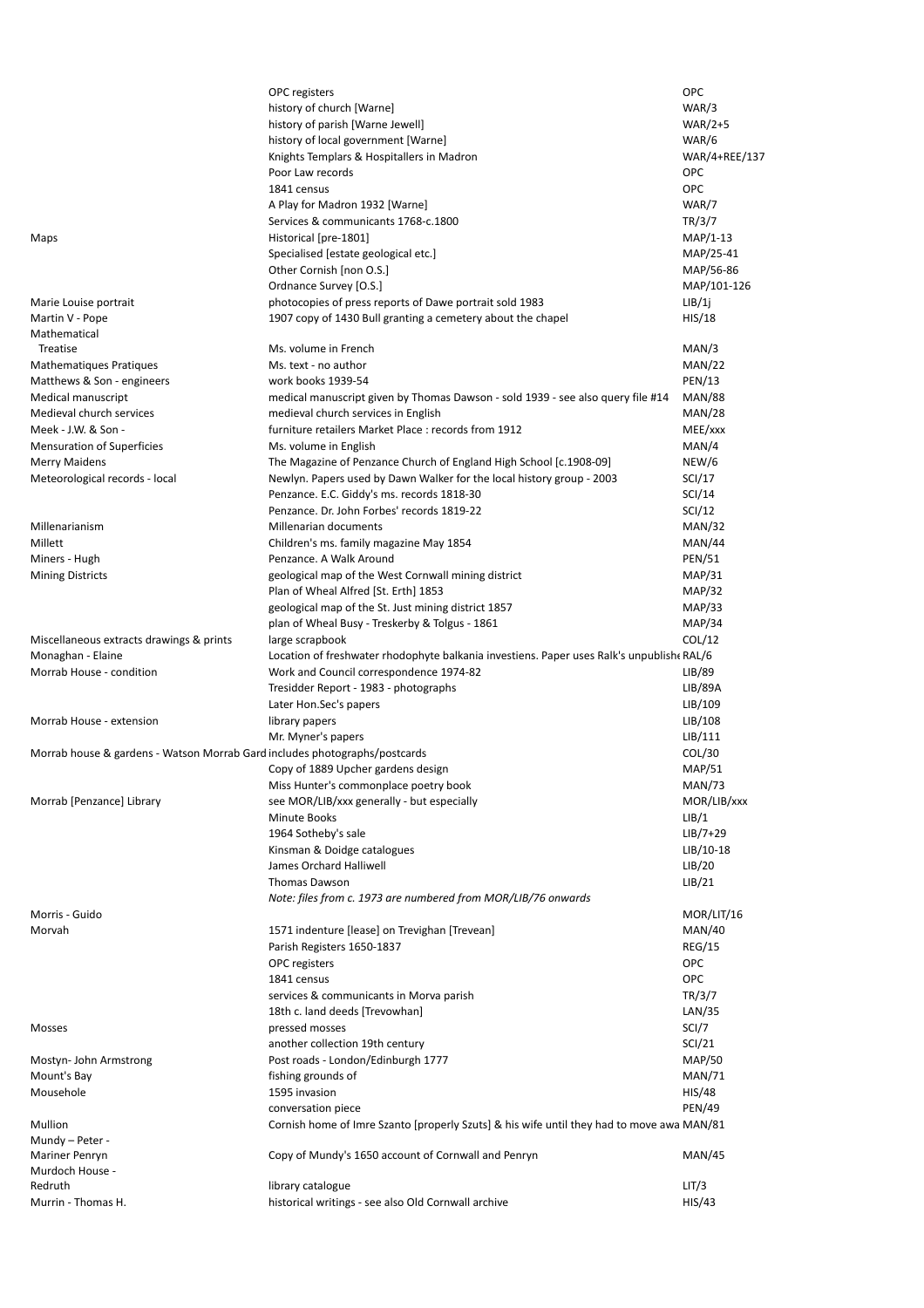| Myner - Dennis D.C.<br>N                        | Papers. Charitable Trust and proposed extension                                                                                              | LIB/108           |
|-------------------------------------------------|----------------------------------------------------------------------------------------------------------------------------------------------|-------------------|
| Napoleon Bonaparte                              | For the Dawson Napoleonic Collection see                                                                                                     | NAP/1-14          |
| Napoleon                                        | Peter Thorogood Collection                                                                                                                   | NAP/16            |
| Napoleon - Louis                                | 2 volumes of newspaper cuttings on the life and death of Louis Napoleon                                                                      | COL/17            |
| Naylor - Simon                                  | Field culture: Cornish antiquarianism                                                                                                        | HIS/54            |
|                                                 |                                                                                                                                              |                   |
|                                                 | Natural history in Victorian Cornwall                                                                                                        | NAT/8             |
| Newlyn                                          | William William's "Remarkable Occurencies"                                                                                                   | MAN/61            |
|                                                 | Rev. A. Pearson's "Brief Memoir"                                                                                                             | MAN/63            |
|                                                 | John Pollard's POW journal                                                                                                                   | HIS/19            |
|                                                 | OPC registers 1851-1903                                                                                                                      | <b>OPC</b>        |
|                                                 | Newlyn Trinity 1859-79                                                                                                                       | <b>OPC</b>        |
|                                                 | <b>Fish Allocation Committee</b>                                                                                                             | <b>PEN/49</b>     |
|                                                 | thatched cottages                                                                                                                            | <b>PEN/50</b>     |
| Newlyn 1891 census records                      | includes employment information                                                                                                              | <b>REG/26</b>     |
| Newlyn tidal gauge                              |                                                                                                                                              | SCI/18            |
| Newspapers - original                           | Times 1793-1926                                                                                                                              | NEW/1+3+4+9+10+12 |
|                                                 | London Evening Post 1739                                                                                                                     | NEW/9             |
|                                                 | <b>Star 1788</b>                                                                                                                             | NEW/2             |
|                                                 | Other [1800-89]                                                                                                                              | NEW/7+9+10        |
|                                                 |                                                                                                                                              |                   |
| Newspapers - facsimile - reproduced             | English Mercurie 1558                                                                                                                        | $NEW/1+8$         |
|                                                 | Weekly Newes 1606                                                                                                                            | $NEW/1+8$         |
|                                                 | Intelligence 1648                                                                                                                            | NEW/1             |
|                                                 | Gazette 1658 & 1666                                                                                                                          | $NEW/1+8$         |
|                                                 | Times 1798-1815                                                                                                                              | NEW/8             |
| Nichols - John                                  | Printed copy of Exchequer judgment enforcing the compulsory use of Tolcarne Mill BOR/3 p. 84 + HIS/57                                        |                   |
| Notes and Queries - Cornish                     | Newspaper cuttings 1910-13                                                                                                                   | COL/13            |
| Noye family - Newlyn & Mousehole                | 1634 lease of property in Mousehole                                                                                                          | LAN/16            |
| Noye - William - Attorney-general 1631-34       | Ms. volume on the rights of the Crown with a register of Parliaments                                                                         | <b>MAN/46</b>     |
| Nussey - Ellen                                  | Ms. note from Charlotte Bronte                                                                                                               | BRO/1             |
| O                                               |                                                                                                                                              |                   |
| Old Cornwall                                    | see Penzance Old Cornwall Society                                                                                                            |                   |
| Oliver - Dr. William 1695-1764 b. Ludgvan - own |                                                                                                                                              |                   |
| Physician & philanthropist                      | Letters - Dr. William Borlase                                                                                                                | $BOR/2+3$         |
|                                                 | Letters - Dr. Walter Borlase                                                                                                                 | $TR/1//13+14+31$  |
|                                                 |                                                                                                                                              |                   |
|                                                 |                                                                                                                                              |                   |
| Orchard - C.R. & Jewell -                       |                                                                                                                                              |                   |
| C.H.                                            | Granite artifacts outside the Penzance Library                                                                                               | <b>PEN/19</b>     |
| Outport records                                 | copies of 18th century customs records - Penzance Scilly & St. Ives                                                                          | HIS/29            |
| P                                               |                                                                                                                                              |                   |
| Padstow                                         | Notes by P. Laws                                                                                                                             | LAW/30            |
| Palestine Exploration                           |                                                                                                                                              |                   |
| Fund                                            | Plans etc. of 1867-70 excavations at Jerusalem                                                                                               | <b>MAP/81</b>     |
|                                                 | Map of Western Palestine from 1872-73 surveys                                                                                                | <b>MAP/82</b>     |
| Palm Sunday                                     | The Procession - words and music                                                                                                             | MAN/30            |
| Palmer - James Leonard                          |                                                                                                                                              |                   |
| - Journalist                                    | Early newspapers in Plymouth and the West                                                                                                    | HIS/17            |
|                                                 | Was George Borrow a Cornishman?                                                                                                              | <b>HIS/55</b>     |
| Papal Decree                                    | Papal Decree (partial) c. 1340                                                                                                               | <b>MAN/48</b>     |
| Paper Chase - The                               | Copies for March 1908 and summer 1909                                                                                                        | NEW/5             |
| Parker-                                         |                                                                                                                                              |                   |
|                                                 | Charles W. Borlase - resided 11 Clarence Street I Two Special Tours: US/Canada 1851 & Crimea 1854; edited by Parker from H.S.T.'s m TR/2/83H |                   |
|                                                 | Parker also commissioned typecast versions of H.S.T.'s memorials from "Wesley: Typ TR/2/83F+G+H                                              |                   |
| Parliament                                      | Letter 1822 on Parliamentary Law and Custom                                                                                                  | DAW/12            |
| Parson - Country                                | MS. verses to                                                                                                                                | <b>MAN/67</b>     |
| Paul                                            | 1841 Tithe Award                                                                                                                             | LAN/12            |
|                                                 | 1634 lease - Noye family                                                                                                                     | LAN/16            |
|                                                 |                                                                                                                                              | MAN/19            |
|                                                 | Copy of 1595 entry in the Baptismal Register after the Spanish raid                                                                          |                   |
|                                                 | Copy of tithe map                                                                                                                            | <b>MAP/54</b>     |
|                                                 | Parish Registers 1595-1812                                                                                                                   | <b>REG/16</b>     |
|                                                 | OPC Registers 1813-1904                                                                                                                      | <b>OPC</b>        |
|                                                 | 1841 census                                                                                                                                  | <b>OPC</b>        |
|                                                 | churchyard headstones                                                                                                                        | <b>REG/24</b>     |
|                                                 | JJ Beckerlegge's copy registers                                                                                                              | <b>REG/25</b>     |
| Paul - William                                  | Letter d/d 4/5/1838 from HMS Vanguard off Malta to his sister Kitty (of Gulval) with MAN/62                                                  |                   |
| PavillionTheatre                                | theatre programs - 1950s                                                                                                                     | <b>PEN/47</b>     |
| Paynter - Thomas                                | Plan attempting reconstruction of Trewoofe                                                                                                   | LAN/18            |
| Pearson - Rev. Albert                           | Brief memoir written he was 100 years old                                                                                                    | MAN/63            |
| Peers of the Realm                              | Main collection                                                                                                                              | PEE/1-23          |
|                                                 | Supplement of larger plates                                                                                                                  | <b>PEE/34</b>     |
|                                                 | Additional/residual material with listings of contents with index                                                                            | PEE/25-26         |
| Pendarves                                       | Pendarves window in Camborne Church                                                                                                          | GEN/8             |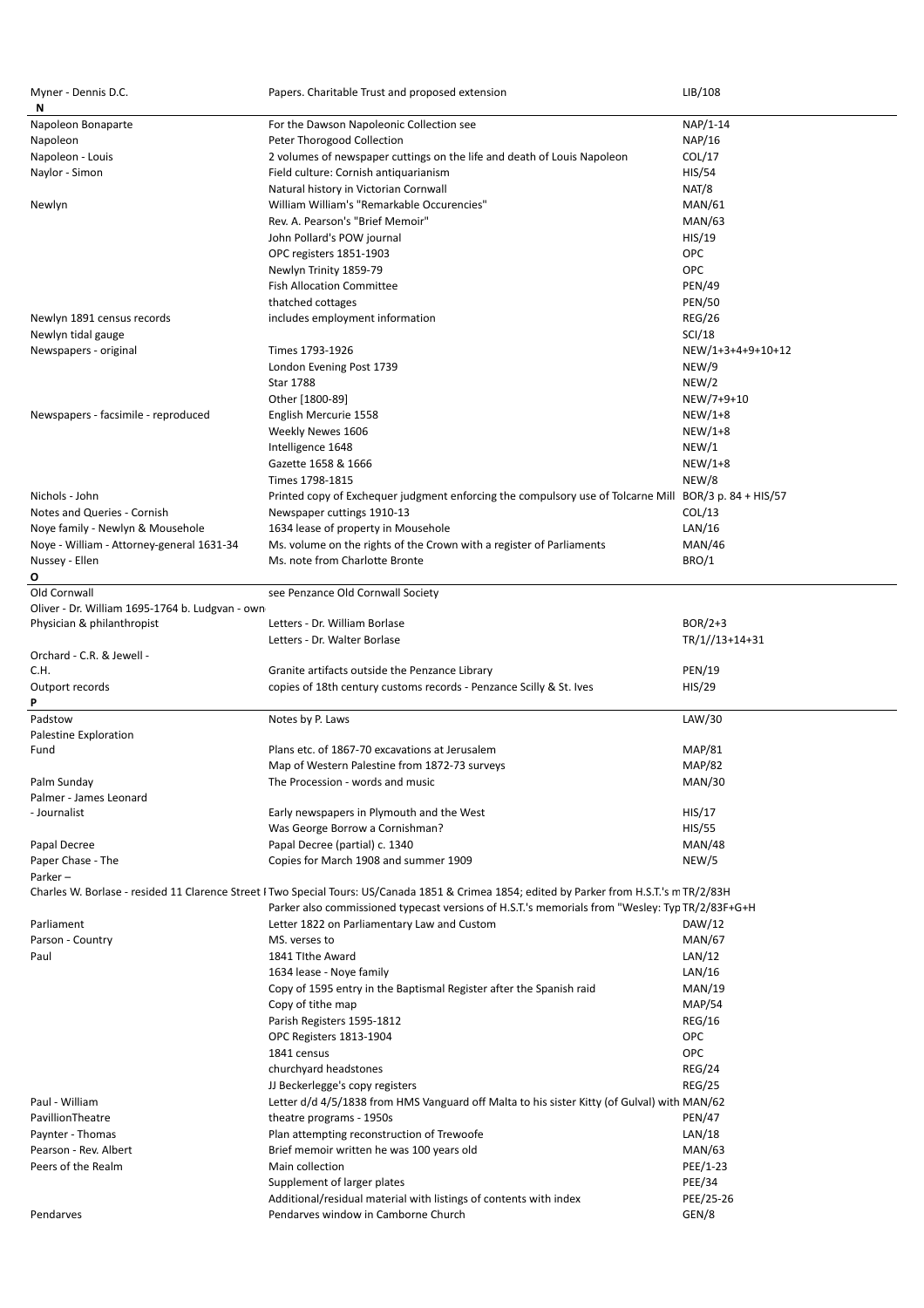| TR/3/14<br>Family tree to Margaret m. Wm. Borlase 1720<br>Plan of coast with proposed breakwater<br>MAP/3<br>Pendeen<br>MAP/4<br>Drawing of proposed breakwater 1854<br>OPC<br>OPC registers 1849-1903<br>Diary - journey to Silver City Idaho 1874-6<br>HIS/51<br>History; surveys; fieldwork; deeds of inquisition<br>HIS/59<br>Pengersick Castle<br>Wm. Borlase's drawings of Pengersick and - probably - Godolhin<br>BOR/5<br>Nance - Old Cornwall Vol V p 89<br>Penneck - Catherine -<br>m. 1777 William Borlase<br><b>BOR/195</b><br>4 letters 1768 from London to her parents in Gulval<br>other references<br><b>BOR/195</b><br>family letters<br>BOR/189+194<br>Penneck family<br>family history 17th & 18th century: Charles P. m. 1712 Lydia - eldest daughter of Wa BOR/159<br>Letters & papers - Catharine's 1768 letters + other family records & papers<br><b>BOR/195</b><br>Pentreath - Frederick -<br><b>MAN/58</b><br>Mousehole<br>Essay on the Cornish Language with Glossary; see also Bernard Victor<br>Notes by P. Laws<br>LAW/26<br>Penryn<br>PENZANCE: see separate pages at end of entrie Essay on the Cornish Language with Glossary; see also Bernard Victor<br>Group archive in boxes ring binders albums. Catalogue with item.<br>Card index - 25 parishes in Penwith 16th-17th century $-$ in alcove<br>Penwith Local History Group - PLHG [loan]<br>Mobile shelving bay N<br>Penwith Association for Girls Welfare<br>Records Earlier names: c. 1908-22 Pz Preventive & Rescue Society. 1922-31 Pz. & Dis PAGW/1-38<br>Perranuthnoe<br>REG/17<br>Parish registers 1562-1812<br><b>OPC</b><br>OPC registers 1813-58<br>OPC<br>1841 census<br>Peters - Lydia N. - b. 1828 - d. of Rev. M.N. Pete Tour diaries Europe England Scotland 1846-65<br>BOR/133-135<br>Peters - Rev. Michael N. - 1790-1880 -<br>V. of Madron –<br>Letterbooks 1822-29<br>BOR/130<br>Family records & papers<br>BOR/131-32<br>BOR/193-94<br>Peters - Usticke - letters & papers<br>collection<br>TR/1/30<br>17th c. Usticke marriages<br>ART/801-06<br>Photographs<br>Topographical<br>Portraits<br>ART/851-88<br>see also Art Catalogue Part E - Cornish index<br>Physognomy [Physiognomy]<br><b>MAN/68</b><br>Ms. notes on<br>Plantagenet Descent<br>GEN/11<br>Notes by W. Treffry Hoblyn on Cornish families with Plantagenet descent<br>Playbills<br>$PEN/1-3$<br>Penzance<br>PEN/4<br>Norwich<br>450 plates arranged by classes<br>ART/307<br>Plates on various subjects<br>Polglase - John<br>Diary of sojourn in Natal South Africa 1878-80<br>HIS/60<br>HIS/19<br>- Newlyn<br>P.O.W. journal in France 1794-95 with later events to 1828<br>Poole - Ald. G. - Mayor<br>1914-20<br><b>PEN/11</b><br>Penzance of Yore<br>Notice of removal under the Poor Law 1933<br><b>PEN/21</b><br>LIT/9<br>Pope - Alexander<br>The Grotto at Twickenham<br>Porter Manuscripts<br>For the Porter Ms. given by Thomas Dawson and related Edwin papers - none of wh LIB/21<br>HIS/40<br>Excavations 1933-5 F.C. Hirst<br>Paintings & drawings<br>ART/601-14<br>Portraits<br>Prints, See also Art Catalogue Part D & indices in Dawson prints<br>ART/701-56<br>Photographs, See also Art Catalogue Part D Cornish index<br>ART/851-882<br>London/Edinburgh - M.J. Armstrong - 1777<br>MAP/12<br>Post Roads<br>Praed - William<br>Backwell of Trevethoe<br>LAN/1<br>Estate sale particulars<br>Leaflet for holiday cottages at Sea Meads<br><b>PEN/42</b><br>Preceptors - College of<br>1898 certificate<br><b>MAN/76</b><br>Price Family [Trengwainton]<br>Papers & photographs<br>COL/13<br>Notes on [Dale]<br>HEA/14<br>HIS/20<br>Hare hunting dispute 1822<br>REE/26-28<br>Biographical notes incl. establishment in Jamaica<br>Cornwall<br>ART/101-31<br>plus 501-07<br>See also Art Catalogue Part B & indices<br>ART/201-237<br>Not Cornwall<br>topographical<br>ART/301-313<br>ART/701-756<br>Prints - portraits<br>see also Art Catalogue Part D indices for Dawson portraits<br>ART/307<br>Various subjects<br>ART/306<br>Engravings<br>ART/308<br>Life of the Queen & engravings<br>Miscellaneous - incl. some J.T. Blight<br>COL/12 |                                       | Family pedigree | TR/3/9 |
|---------------------------------------------------------------------------------------------------------------------------------------------------------------------------------------------------------------------------------------------------------------------------------------------------------------------------------------------------------------------------------------------------------------------------------------------------------------------------------------------------------------------------------------------------------------------------------------------------------------------------------------------------------------------------------------------------------------------------------------------------------------------------------------------------------------------------------------------------------------------------------------------------------------------------------------------------------------------------------------------------------------------------------------------------------------------------------------------------------------------------------------------------------------------------------------------------------------------------------------------------------------------------------------------------------------------------------------------------------------------------------------------------------------------------------------------------------------------------------------------------------------------------------------------------------------------------------------------------------------------------------------------------------------------------------------------------------------------------------------------------------------------------------------------------------------------------------------------------------------------------------------------------------------------------------------------------------------------------------------------------------------------------------------------------------------------------------------------------------------------------------------------------------------------------------------------------------------------------------------------------------------------------------------------------------------------------------------------------------------------------------------------------------------------------------------------------------------------------------------------------------------------------------------------------------------------------------------------------------------------------------------------------------------------------------------------------------------------------------------------------------------------------------------------------------------------------------------------------------------------------------------------------------------------------------------------------------------------------------------------------------------------------------------------------------------------------------------------------------------------------------------------------------------------------------------------------------------------------------------------------------------------------------------------------------------------------------------------------------------------------------------------------------------------------------------------------------------------------------------------------------------------------------------------------------------------------------------------------------------------------------------------------------------------------------------------------------------------------------------------------------------------------------------------------------------------------------------------------------------------------------------------------------------------------------------------------------------------------------------------------------------------------------------------------------------------------------------------------------------------------------------------|---------------------------------------|-----------------|--------|
|                                                                                                                                                                                                                                                                                                                                                                                                                                                                                                                                                                                                                                                                                                                                                                                                                                                                                                                                                                                                                                                                                                                                                                                                                                                                                                                                                                                                                                                                                                                                                                                                                                                                                                                                                                                                                                                                                                                                                                                                                                                                                                                                                                                                                                                                                                                                                                                                                                                                                                                                                                                                                                                                                                                                                                                                                                                                                                                                                                                                                                                                                                                                                                                                                                                                                                                                                                                                                                                                                                                                                                                                                                                                                                                                                                                                                                                                                                                                                                                                                                                                                                                                             |                                       |                 |        |
|                                                                                                                                                                                                                                                                                                                                                                                                                                                                                                                                                                                                                                                                                                                                                                                                                                                                                                                                                                                                                                                                                                                                                                                                                                                                                                                                                                                                                                                                                                                                                                                                                                                                                                                                                                                                                                                                                                                                                                                                                                                                                                                                                                                                                                                                                                                                                                                                                                                                                                                                                                                                                                                                                                                                                                                                                                                                                                                                                                                                                                                                                                                                                                                                                                                                                                                                                                                                                                                                                                                                                                                                                                                                                                                                                                                                                                                                                                                                                                                                                                                                                                                                             |                                       |                 |        |
|                                                                                                                                                                                                                                                                                                                                                                                                                                                                                                                                                                                                                                                                                                                                                                                                                                                                                                                                                                                                                                                                                                                                                                                                                                                                                                                                                                                                                                                                                                                                                                                                                                                                                                                                                                                                                                                                                                                                                                                                                                                                                                                                                                                                                                                                                                                                                                                                                                                                                                                                                                                                                                                                                                                                                                                                                                                                                                                                                                                                                                                                                                                                                                                                                                                                                                                                                                                                                                                                                                                                                                                                                                                                                                                                                                                                                                                                                                                                                                                                                                                                                                                                             |                                       |                 |        |
|                                                                                                                                                                                                                                                                                                                                                                                                                                                                                                                                                                                                                                                                                                                                                                                                                                                                                                                                                                                                                                                                                                                                                                                                                                                                                                                                                                                                                                                                                                                                                                                                                                                                                                                                                                                                                                                                                                                                                                                                                                                                                                                                                                                                                                                                                                                                                                                                                                                                                                                                                                                                                                                                                                                                                                                                                                                                                                                                                                                                                                                                                                                                                                                                                                                                                                                                                                                                                                                                                                                                                                                                                                                                                                                                                                                                                                                                                                                                                                                                                                                                                                                                             |                                       |                 |        |
|                                                                                                                                                                                                                                                                                                                                                                                                                                                                                                                                                                                                                                                                                                                                                                                                                                                                                                                                                                                                                                                                                                                                                                                                                                                                                                                                                                                                                                                                                                                                                                                                                                                                                                                                                                                                                                                                                                                                                                                                                                                                                                                                                                                                                                                                                                                                                                                                                                                                                                                                                                                                                                                                                                                                                                                                                                                                                                                                                                                                                                                                                                                                                                                                                                                                                                                                                                                                                                                                                                                                                                                                                                                                                                                                                                                                                                                                                                                                                                                                                                                                                                                                             |                                       |                 |        |
|                                                                                                                                                                                                                                                                                                                                                                                                                                                                                                                                                                                                                                                                                                                                                                                                                                                                                                                                                                                                                                                                                                                                                                                                                                                                                                                                                                                                                                                                                                                                                                                                                                                                                                                                                                                                                                                                                                                                                                                                                                                                                                                                                                                                                                                                                                                                                                                                                                                                                                                                                                                                                                                                                                                                                                                                                                                                                                                                                                                                                                                                                                                                                                                                                                                                                                                                                                                                                                                                                                                                                                                                                                                                                                                                                                                                                                                                                                                                                                                                                                                                                                                                             |                                       |                 |        |
|                                                                                                                                                                                                                                                                                                                                                                                                                                                                                                                                                                                                                                                                                                                                                                                                                                                                                                                                                                                                                                                                                                                                                                                                                                                                                                                                                                                                                                                                                                                                                                                                                                                                                                                                                                                                                                                                                                                                                                                                                                                                                                                                                                                                                                                                                                                                                                                                                                                                                                                                                                                                                                                                                                                                                                                                                                                                                                                                                                                                                                                                                                                                                                                                                                                                                                                                                                                                                                                                                                                                                                                                                                                                                                                                                                                                                                                                                                                                                                                                                                                                                                                                             |                                       |                 |        |
|                                                                                                                                                                                                                                                                                                                                                                                                                                                                                                                                                                                                                                                                                                                                                                                                                                                                                                                                                                                                                                                                                                                                                                                                                                                                                                                                                                                                                                                                                                                                                                                                                                                                                                                                                                                                                                                                                                                                                                                                                                                                                                                                                                                                                                                                                                                                                                                                                                                                                                                                                                                                                                                                                                                                                                                                                                                                                                                                                                                                                                                                                                                                                                                                                                                                                                                                                                                                                                                                                                                                                                                                                                                                                                                                                                                                                                                                                                                                                                                                                                                                                                                                             |                                       |                 |        |
|                                                                                                                                                                                                                                                                                                                                                                                                                                                                                                                                                                                                                                                                                                                                                                                                                                                                                                                                                                                                                                                                                                                                                                                                                                                                                                                                                                                                                                                                                                                                                                                                                                                                                                                                                                                                                                                                                                                                                                                                                                                                                                                                                                                                                                                                                                                                                                                                                                                                                                                                                                                                                                                                                                                                                                                                                                                                                                                                                                                                                                                                                                                                                                                                                                                                                                                                                                                                                                                                                                                                                                                                                                                                                                                                                                                                                                                                                                                                                                                                                                                                                                                                             |                                       |                 |        |
|                                                                                                                                                                                                                                                                                                                                                                                                                                                                                                                                                                                                                                                                                                                                                                                                                                                                                                                                                                                                                                                                                                                                                                                                                                                                                                                                                                                                                                                                                                                                                                                                                                                                                                                                                                                                                                                                                                                                                                                                                                                                                                                                                                                                                                                                                                                                                                                                                                                                                                                                                                                                                                                                                                                                                                                                                                                                                                                                                                                                                                                                                                                                                                                                                                                                                                                                                                                                                                                                                                                                                                                                                                                                                                                                                                                                                                                                                                                                                                                                                                                                                                                                             |                                       |                 |        |
|                                                                                                                                                                                                                                                                                                                                                                                                                                                                                                                                                                                                                                                                                                                                                                                                                                                                                                                                                                                                                                                                                                                                                                                                                                                                                                                                                                                                                                                                                                                                                                                                                                                                                                                                                                                                                                                                                                                                                                                                                                                                                                                                                                                                                                                                                                                                                                                                                                                                                                                                                                                                                                                                                                                                                                                                                                                                                                                                                                                                                                                                                                                                                                                                                                                                                                                                                                                                                                                                                                                                                                                                                                                                                                                                                                                                                                                                                                                                                                                                                                                                                                                                             |                                       |                 |        |
|                                                                                                                                                                                                                                                                                                                                                                                                                                                                                                                                                                                                                                                                                                                                                                                                                                                                                                                                                                                                                                                                                                                                                                                                                                                                                                                                                                                                                                                                                                                                                                                                                                                                                                                                                                                                                                                                                                                                                                                                                                                                                                                                                                                                                                                                                                                                                                                                                                                                                                                                                                                                                                                                                                                                                                                                                                                                                                                                                                                                                                                                                                                                                                                                                                                                                                                                                                                                                                                                                                                                                                                                                                                                                                                                                                                                                                                                                                                                                                                                                                                                                                                                             |                                       |                 |        |
|                                                                                                                                                                                                                                                                                                                                                                                                                                                                                                                                                                                                                                                                                                                                                                                                                                                                                                                                                                                                                                                                                                                                                                                                                                                                                                                                                                                                                                                                                                                                                                                                                                                                                                                                                                                                                                                                                                                                                                                                                                                                                                                                                                                                                                                                                                                                                                                                                                                                                                                                                                                                                                                                                                                                                                                                                                                                                                                                                                                                                                                                                                                                                                                                                                                                                                                                                                                                                                                                                                                                                                                                                                                                                                                                                                                                                                                                                                                                                                                                                                                                                                                                             |                                       |                 |        |
|                                                                                                                                                                                                                                                                                                                                                                                                                                                                                                                                                                                                                                                                                                                                                                                                                                                                                                                                                                                                                                                                                                                                                                                                                                                                                                                                                                                                                                                                                                                                                                                                                                                                                                                                                                                                                                                                                                                                                                                                                                                                                                                                                                                                                                                                                                                                                                                                                                                                                                                                                                                                                                                                                                                                                                                                                                                                                                                                                                                                                                                                                                                                                                                                                                                                                                                                                                                                                                                                                                                                                                                                                                                                                                                                                                                                                                                                                                                                                                                                                                                                                                                                             |                                       |                 |        |
|                                                                                                                                                                                                                                                                                                                                                                                                                                                                                                                                                                                                                                                                                                                                                                                                                                                                                                                                                                                                                                                                                                                                                                                                                                                                                                                                                                                                                                                                                                                                                                                                                                                                                                                                                                                                                                                                                                                                                                                                                                                                                                                                                                                                                                                                                                                                                                                                                                                                                                                                                                                                                                                                                                                                                                                                                                                                                                                                                                                                                                                                                                                                                                                                                                                                                                                                                                                                                                                                                                                                                                                                                                                                                                                                                                                                                                                                                                                                                                                                                                                                                                                                             |                                       |                 |        |
|                                                                                                                                                                                                                                                                                                                                                                                                                                                                                                                                                                                                                                                                                                                                                                                                                                                                                                                                                                                                                                                                                                                                                                                                                                                                                                                                                                                                                                                                                                                                                                                                                                                                                                                                                                                                                                                                                                                                                                                                                                                                                                                                                                                                                                                                                                                                                                                                                                                                                                                                                                                                                                                                                                                                                                                                                                                                                                                                                                                                                                                                                                                                                                                                                                                                                                                                                                                                                                                                                                                                                                                                                                                                                                                                                                                                                                                                                                                                                                                                                                                                                                                                             |                                       |                 |        |
|                                                                                                                                                                                                                                                                                                                                                                                                                                                                                                                                                                                                                                                                                                                                                                                                                                                                                                                                                                                                                                                                                                                                                                                                                                                                                                                                                                                                                                                                                                                                                                                                                                                                                                                                                                                                                                                                                                                                                                                                                                                                                                                                                                                                                                                                                                                                                                                                                                                                                                                                                                                                                                                                                                                                                                                                                                                                                                                                                                                                                                                                                                                                                                                                                                                                                                                                                                                                                                                                                                                                                                                                                                                                                                                                                                                                                                                                                                                                                                                                                                                                                                                                             |                                       |                 |        |
|                                                                                                                                                                                                                                                                                                                                                                                                                                                                                                                                                                                                                                                                                                                                                                                                                                                                                                                                                                                                                                                                                                                                                                                                                                                                                                                                                                                                                                                                                                                                                                                                                                                                                                                                                                                                                                                                                                                                                                                                                                                                                                                                                                                                                                                                                                                                                                                                                                                                                                                                                                                                                                                                                                                                                                                                                                                                                                                                                                                                                                                                                                                                                                                                                                                                                                                                                                                                                                                                                                                                                                                                                                                                                                                                                                                                                                                                                                                                                                                                                                                                                                                                             |                                       |                 |        |
|                                                                                                                                                                                                                                                                                                                                                                                                                                                                                                                                                                                                                                                                                                                                                                                                                                                                                                                                                                                                                                                                                                                                                                                                                                                                                                                                                                                                                                                                                                                                                                                                                                                                                                                                                                                                                                                                                                                                                                                                                                                                                                                                                                                                                                                                                                                                                                                                                                                                                                                                                                                                                                                                                                                                                                                                                                                                                                                                                                                                                                                                                                                                                                                                                                                                                                                                                                                                                                                                                                                                                                                                                                                                                                                                                                                                                                                                                                                                                                                                                                                                                                                                             |                                       |                 |        |
|                                                                                                                                                                                                                                                                                                                                                                                                                                                                                                                                                                                                                                                                                                                                                                                                                                                                                                                                                                                                                                                                                                                                                                                                                                                                                                                                                                                                                                                                                                                                                                                                                                                                                                                                                                                                                                                                                                                                                                                                                                                                                                                                                                                                                                                                                                                                                                                                                                                                                                                                                                                                                                                                                                                                                                                                                                                                                                                                                                                                                                                                                                                                                                                                                                                                                                                                                                                                                                                                                                                                                                                                                                                                                                                                                                                                                                                                                                                                                                                                                                                                                                                                             |                                       |                 |        |
|                                                                                                                                                                                                                                                                                                                                                                                                                                                                                                                                                                                                                                                                                                                                                                                                                                                                                                                                                                                                                                                                                                                                                                                                                                                                                                                                                                                                                                                                                                                                                                                                                                                                                                                                                                                                                                                                                                                                                                                                                                                                                                                                                                                                                                                                                                                                                                                                                                                                                                                                                                                                                                                                                                                                                                                                                                                                                                                                                                                                                                                                                                                                                                                                                                                                                                                                                                                                                                                                                                                                                                                                                                                                                                                                                                                                                                                                                                                                                                                                                                                                                                                                             |                                       |                 |        |
|                                                                                                                                                                                                                                                                                                                                                                                                                                                                                                                                                                                                                                                                                                                                                                                                                                                                                                                                                                                                                                                                                                                                                                                                                                                                                                                                                                                                                                                                                                                                                                                                                                                                                                                                                                                                                                                                                                                                                                                                                                                                                                                                                                                                                                                                                                                                                                                                                                                                                                                                                                                                                                                                                                                                                                                                                                                                                                                                                                                                                                                                                                                                                                                                                                                                                                                                                                                                                                                                                                                                                                                                                                                                                                                                                                                                                                                                                                                                                                                                                                                                                                                                             |                                       |                 |        |
|                                                                                                                                                                                                                                                                                                                                                                                                                                                                                                                                                                                                                                                                                                                                                                                                                                                                                                                                                                                                                                                                                                                                                                                                                                                                                                                                                                                                                                                                                                                                                                                                                                                                                                                                                                                                                                                                                                                                                                                                                                                                                                                                                                                                                                                                                                                                                                                                                                                                                                                                                                                                                                                                                                                                                                                                                                                                                                                                                                                                                                                                                                                                                                                                                                                                                                                                                                                                                                                                                                                                                                                                                                                                                                                                                                                                                                                                                                                                                                                                                                                                                                                                             |                                       |                 |        |
|                                                                                                                                                                                                                                                                                                                                                                                                                                                                                                                                                                                                                                                                                                                                                                                                                                                                                                                                                                                                                                                                                                                                                                                                                                                                                                                                                                                                                                                                                                                                                                                                                                                                                                                                                                                                                                                                                                                                                                                                                                                                                                                                                                                                                                                                                                                                                                                                                                                                                                                                                                                                                                                                                                                                                                                                                                                                                                                                                                                                                                                                                                                                                                                                                                                                                                                                                                                                                                                                                                                                                                                                                                                                                                                                                                                                                                                                                                                                                                                                                                                                                                                                             |                                       |                 |        |
|                                                                                                                                                                                                                                                                                                                                                                                                                                                                                                                                                                                                                                                                                                                                                                                                                                                                                                                                                                                                                                                                                                                                                                                                                                                                                                                                                                                                                                                                                                                                                                                                                                                                                                                                                                                                                                                                                                                                                                                                                                                                                                                                                                                                                                                                                                                                                                                                                                                                                                                                                                                                                                                                                                                                                                                                                                                                                                                                                                                                                                                                                                                                                                                                                                                                                                                                                                                                                                                                                                                                                                                                                                                                                                                                                                                                                                                                                                                                                                                                                                                                                                                                             |                                       |                 |        |
|                                                                                                                                                                                                                                                                                                                                                                                                                                                                                                                                                                                                                                                                                                                                                                                                                                                                                                                                                                                                                                                                                                                                                                                                                                                                                                                                                                                                                                                                                                                                                                                                                                                                                                                                                                                                                                                                                                                                                                                                                                                                                                                                                                                                                                                                                                                                                                                                                                                                                                                                                                                                                                                                                                                                                                                                                                                                                                                                                                                                                                                                                                                                                                                                                                                                                                                                                                                                                                                                                                                                                                                                                                                                                                                                                                                                                                                                                                                                                                                                                                                                                                                                             |                                       |                 |        |
|                                                                                                                                                                                                                                                                                                                                                                                                                                                                                                                                                                                                                                                                                                                                                                                                                                                                                                                                                                                                                                                                                                                                                                                                                                                                                                                                                                                                                                                                                                                                                                                                                                                                                                                                                                                                                                                                                                                                                                                                                                                                                                                                                                                                                                                                                                                                                                                                                                                                                                                                                                                                                                                                                                                                                                                                                                                                                                                                                                                                                                                                                                                                                                                                                                                                                                                                                                                                                                                                                                                                                                                                                                                                                                                                                                                                                                                                                                                                                                                                                                                                                                                                             |                                       |                 |        |
|                                                                                                                                                                                                                                                                                                                                                                                                                                                                                                                                                                                                                                                                                                                                                                                                                                                                                                                                                                                                                                                                                                                                                                                                                                                                                                                                                                                                                                                                                                                                                                                                                                                                                                                                                                                                                                                                                                                                                                                                                                                                                                                                                                                                                                                                                                                                                                                                                                                                                                                                                                                                                                                                                                                                                                                                                                                                                                                                                                                                                                                                                                                                                                                                                                                                                                                                                                                                                                                                                                                                                                                                                                                                                                                                                                                                                                                                                                                                                                                                                                                                                                                                             |                                       |                 |        |
|                                                                                                                                                                                                                                                                                                                                                                                                                                                                                                                                                                                                                                                                                                                                                                                                                                                                                                                                                                                                                                                                                                                                                                                                                                                                                                                                                                                                                                                                                                                                                                                                                                                                                                                                                                                                                                                                                                                                                                                                                                                                                                                                                                                                                                                                                                                                                                                                                                                                                                                                                                                                                                                                                                                                                                                                                                                                                                                                                                                                                                                                                                                                                                                                                                                                                                                                                                                                                                                                                                                                                                                                                                                                                                                                                                                                                                                                                                                                                                                                                                                                                                                                             |                                       |                 |        |
|                                                                                                                                                                                                                                                                                                                                                                                                                                                                                                                                                                                                                                                                                                                                                                                                                                                                                                                                                                                                                                                                                                                                                                                                                                                                                                                                                                                                                                                                                                                                                                                                                                                                                                                                                                                                                                                                                                                                                                                                                                                                                                                                                                                                                                                                                                                                                                                                                                                                                                                                                                                                                                                                                                                                                                                                                                                                                                                                                                                                                                                                                                                                                                                                                                                                                                                                                                                                                                                                                                                                                                                                                                                                                                                                                                                                                                                                                                                                                                                                                                                                                                                                             |                                       |                 |        |
|                                                                                                                                                                                                                                                                                                                                                                                                                                                                                                                                                                                                                                                                                                                                                                                                                                                                                                                                                                                                                                                                                                                                                                                                                                                                                                                                                                                                                                                                                                                                                                                                                                                                                                                                                                                                                                                                                                                                                                                                                                                                                                                                                                                                                                                                                                                                                                                                                                                                                                                                                                                                                                                                                                                                                                                                                                                                                                                                                                                                                                                                                                                                                                                                                                                                                                                                                                                                                                                                                                                                                                                                                                                                                                                                                                                                                                                                                                                                                                                                                                                                                                                                             |                                       |                 |        |
|                                                                                                                                                                                                                                                                                                                                                                                                                                                                                                                                                                                                                                                                                                                                                                                                                                                                                                                                                                                                                                                                                                                                                                                                                                                                                                                                                                                                                                                                                                                                                                                                                                                                                                                                                                                                                                                                                                                                                                                                                                                                                                                                                                                                                                                                                                                                                                                                                                                                                                                                                                                                                                                                                                                                                                                                                                                                                                                                                                                                                                                                                                                                                                                                                                                                                                                                                                                                                                                                                                                                                                                                                                                                                                                                                                                                                                                                                                                                                                                                                                                                                                                                             |                                       |                 |        |
|                                                                                                                                                                                                                                                                                                                                                                                                                                                                                                                                                                                                                                                                                                                                                                                                                                                                                                                                                                                                                                                                                                                                                                                                                                                                                                                                                                                                                                                                                                                                                                                                                                                                                                                                                                                                                                                                                                                                                                                                                                                                                                                                                                                                                                                                                                                                                                                                                                                                                                                                                                                                                                                                                                                                                                                                                                                                                                                                                                                                                                                                                                                                                                                                                                                                                                                                                                                                                                                                                                                                                                                                                                                                                                                                                                                                                                                                                                                                                                                                                                                                                                                                             |                                       |                 |        |
|                                                                                                                                                                                                                                                                                                                                                                                                                                                                                                                                                                                                                                                                                                                                                                                                                                                                                                                                                                                                                                                                                                                                                                                                                                                                                                                                                                                                                                                                                                                                                                                                                                                                                                                                                                                                                                                                                                                                                                                                                                                                                                                                                                                                                                                                                                                                                                                                                                                                                                                                                                                                                                                                                                                                                                                                                                                                                                                                                                                                                                                                                                                                                                                                                                                                                                                                                                                                                                                                                                                                                                                                                                                                                                                                                                                                                                                                                                                                                                                                                                                                                                                                             |                                       |                 |        |
|                                                                                                                                                                                                                                                                                                                                                                                                                                                                                                                                                                                                                                                                                                                                                                                                                                                                                                                                                                                                                                                                                                                                                                                                                                                                                                                                                                                                                                                                                                                                                                                                                                                                                                                                                                                                                                                                                                                                                                                                                                                                                                                                                                                                                                                                                                                                                                                                                                                                                                                                                                                                                                                                                                                                                                                                                                                                                                                                                                                                                                                                                                                                                                                                                                                                                                                                                                                                                                                                                                                                                                                                                                                                                                                                                                                                                                                                                                                                                                                                                                                                                                                                             |                                       |                 |        |
|                                                                                                                                                                                                                                                                                                                                                                                                                                                                                                                                                                                                                                                                                                                                                                                                                                                                                                                                                                                                                                                                                                                                                                                                                                                                                                                                                                                                                                                                                                                                                                                                                                                                                                                                                                                                                                                                                                                                                                                                                                                                                                                                                                                                                                                                                                                                                                                                                                                                                                                                                                                                                                                                                                                                                                                                                                                                                                                                                                                                                                                                                                                                                                                                                                                                                                                                                                                                                                                                                                                                                                                                                                                                                                                                                                                                                                                                                                                                                                                                                                                                                                                                             | m. Anne Borlase                       |                 |        |
|                                                                                                                                                                                                                                                                                                                                                                                                                                                                                                                                                                                                                                                                                                                                                                                                                                                                                                                                                                                                                                                                                                                                                                                                                                                                                                                                                                                                                                                                                                                                                                                                                                                                                                                                                                                                                                                                                                                                                                                                                                                                                                                                                                                                                                                                                                                                                                                                                                                                                                                                                                                                                                                                                                                                                                                                                                                                                                                                                                                                                                                                                                                                                                                                                                                                                                                                                                                                                                                                                                                                                                                                                                                                                                                                                                                                                                                                                                                                                                                                                                                                                                                                             |                                       |                 |        |
|                                                                                                                                                                                                                                                                                                                                                                                                                                                                                                                                                                                                                                                                                                                                                                                                                                                                                                                                                                                                                                                                                                                                                                                                                                                                                                                                                                                                                                                                                                                                                                                                                                                                                                                                                                                                                                                                                                                                                                                                                                                                                                                                                                                                                                                                                                                                                                                                                                                                                                                                                                                                                                                                                                                                                                                                                                                                                                                                                                                                                                                                                                                                                                                                                                                                                                                                                                                                                                                                                                                                                                                                                                                                                                                                                                                                                                                                                                                                                                                                                                                                                                                                             |                                       |                 |        |
|                                                                                                                                                                                                                                                                                                                                                                                                                                                                                                                                                                                                                                                                                                                                                                                                                                                                                                                                                                                                                                                                                                                                                                                                                                                                                                                                                                                                                                                                                                                                                                                                                                                                                                                                                                                                                                                                                                                                                                                                                                                                                                                                                                                                                                                                                                                                                                                                                                                                                                                                                                                                                                                                                                                                                                                                                                                                                                                                                                                                                                                                                                                                                                                                                                                                                                                                                                                                                                                                                                                                                                                                                                                                                                                                                                                                                                                                                                                                                                                                                                                                                                                                             |                                       |                 |        |
|                                                                                                                                                                                                                                                                                                                                                                                                                                                                                                                                                                                                                                                                                                                                                                                                                                                                                                                                                                                                                                                                                                                                                                                                                                                                                                                                                                                                                                                                                                                                                                                                                                                                                                                                                                                                                                                                                                                                                                                                                                                                                                                                                                                                                                                                                                                                                                                                                                                                                                                                                                                                                                                                                                                                                                                                                                                                                                                                                                                                                                                                                                                                                                                                                                                                                                                                                                                                                                                                                                                                                                                                                                                                                                                                                                                                                                                                                                                                                                                                                                                                                                                                             |                                       |                 |        |
|                                                                                                                                                                                                                                                                                                                                                                                                                                                                                                                                                                                                                                                                                                                                                                                                                                                                                                                                                                                                                                                                                                                                                                                                                                                                                                                                                                                                                                                                                                                                                                                                                                                                                                                                                                                                                                                                                                                                                                                                                                                                                                                                                                                                                                                                                                                                                                                                                                                                                                                                                                                                                                                                                                                                                                                                                                                                                                                                                                                                                                                                                                                                                                                                                                                                                                                                                                                                                                                                                                                                                                                                                                                                                                                                                                                                                                                                                                                                                                                                                                                                                                                                             |                                       |                 |        |
|                                                                                                                                                                                                                                                                                                                                                                                                                                                                                                                                                                                                                                                                                                                                                                                                                                                                                                                                                                                                                                                                                                                                                                                                                                                                                                                                                                                                                                                                                                                                                                                                                                                                                                                                                                                                                                                                                                                                                                                                                                                                                                                                                                                                                                                                                                                                                                                                                                                                                                                                                                                                                                                                                                                                                                                                                                                                                                                                                                                                                                                                                                                                                                                                                                                                                                                                                                                                                                                                                                                                                                                                                                                                                                                                                                                                                                                                                                                                                                                                                                                                                                                                             |                                       |                 |        |
|                                                                                                                                                                                                                                                                                                                                                                                                                                                                                                                                                                                                                                                                                                                                                                                                                                                                                                                                                                                                                                                                                                                                                                                                                                                                                                                                                                                                                                                                                                                                                                                                                                                                                                                                                                                                                                                                                                                                                                                                                                                                                                                                                                                                                                                                                                                                                                                                                                                                                                                                                                                                                                                                                                                                                                                                                                                                                                                                                                                                                                                                                                                                                                                                                                                                                                                                                                                                                                                                                                                                                                                                                                                                                                                                                                                                                                                                                                                                                                                                                                                                                                                                             |                                       |                 |        |
|                                                                                                                                                                                                                                                                                                                                                                                                                                                                                                                                                                                                                                                                                                                                                                                                                                                                                                                                                                                                                                                                                                                                                                                                                                                                                                                                                                                                                                                                                                                                                                                                                                                                                                                                                                                                                                                                                                                                                                                                                                                                                                                                                                                                                                                                                                                                                                                                                                                                                                                                                                                                                                                                                                                                                                                                                                                                                                                                                                                                                                                                                                                                                                                                                                                                                                                                                                                                                                                                                                                                                                                                                                                                                                                                                                                                                                                                                                                                                                                                                                                                                                                                             |                                       |                 |        |
|                                                                                                                                                                                                                                                                                                                                                                                                                                                                                                                                                                                                                                                                                                                                                                                                                                                                                                                                                                                                                                                                                                                                                                                                                                                                                                                                                                                                                                                                                                                                                                                                                                                                                                                                                                                                                                                                                                                                                                                                                                                                                                                                                                                                                                                                                                                                                                                                                                                                                                                                                                                                                                                                                                                                                                                                                                                                                                                                                                                                                                                                                                                                                                                                                                                                                                                                                                                                                                                                                                                                                                                                                                                                                                                                                                                                                                                                                                                                                                                                                                                                                                                                             |                                       |                 |        |
|                                                                                                                                                                                                                                                                                                                                                                                                                                                                                                                                                                                                                                                                                                                                                                                                                                                                                                                                                                                                                                                                                                                                                                                                                                                                                                                                                                                                                                                                                                                                                                                                                                                                                                                                                                                                                                                                                                                                                                                                                                                                                                                                                                                                                                                                                                                                                                                                                                                                                                                                                                                                                                                                                                                                                                                                                                                                                                                                                                                                                                                                                                                                                                                                                                                                                                                                                                                                                                                                                                                                                                                                                                                                                                                                                                                                                                                                                                                                                                                                                                                                                                                                             |                                       |                 |        |
|                                                                                                                                                                                                                                                                                                                                                                                                                                                                                                                                                                                                                                                                                                                                                                                                                                                                                                                                                                                                                                                                                                                                                                                                                                                                                                                                                                                                                                                                                                                                                                                                                                                                                                                                                                                                                                                                                                                                                                                                                                                                                                                                                                                                                                                                                                                                                                                                                                                                                                                                                                                                                                                                                                                                                                                                                                                                                                                                                                                                                                                                                                                                                                                                                                                                                                                                                                                                                                                                                                                                                                                                                                                                                                                                                                                                                                                                                                                                                                                                                                                                                                                                             |                                       |                 |        |
|                                                                                                                                                                                                                                                                                                                                                                                                                                                                                                                                                                                                                                                                                                                                                                                                                                                                                                                                                                                                                                                                                                                                                                                                                                                                                                                                                                                                                                                                                                                                                                                                                                                                                                                                                                                                                                                                                                                                                                                                                                                                                                                                                                                                                                                                                                                                                                                                                                                                                                                                                                                                                                                                                                                                                                                                                                                                                                                                                                                                                                                                                                                                                                                                                                                                                                                                                                                                                                                                                                                                                                                                                                                                                                                                                                                                                                                                                                                                                                                                                                                                                                                                             |                                       |                 |        |
|                                                                                                                                                                                                                                                                                                                                                                                                                                                                                                                                                                                                                                                                                                                                                                                                                                                                                                                                                                                                                                                                                                                                                                                                                                                                                                                                                                                                                                                                                                                                                                                                                                                                                                                                                                                                                                                                                                                                                                                                                                                                                                                                                                                                                                                                                                                                                                                                                                                                                                                                                                                                                                                                                                                                                                                                                                                                                                                                                                                                                                                                                                                                                                                                                                                                                                                                                                                                                                                                                                                                                                                                                                                                                                                                                                                                                                                                                                                                                                                                                                                                                                                                             |                                       |                 |        |
|                                                                                                                                                                                                                                                                                                                                                                                                                                                                                                                                                                                                                                                                                                                                                                                                                                                                                                                                                                                                                                                                                                                                                                                                                                                                                                                                                                                                                                                                                                                                                                                                                                                                                                                                                                                                                                                                                                                                                                                                                                                                                                                                                                                                                                                                                                                                                                                                                                                                                                                                                                                                                                                                                                                                                                                                                                                                                                                                                                                                                                                                                                                                                                                                                                                                                                                                                                                                                                                                                                                                                                                                                                                                                                                                                                                                                                                                                                                                                                                                                                                                                                                                             |                                       |                 |        |
|                                                                                                                                                                                                                                                                                                                                                                                                                                                                                                                                                                                                                                                                                                                                                                                                                                                                                                                                                                                                                                                                                                                                                                                                                                                                                                                                                                                                                                                                                                                                                                                                                                                                                                                                                                                                                                                                                                                                                                                                                                                                                                                                                                                                                                                                                                                                                                                                                                                                                                                                                                                                                                                                                                                                                                                                                                                                                                                                                                                                                                                                                                                                                                                                                                                                                                                                                                                                                                                                                                                                                                                                                                                                                                                                                                                                                                                                                                                                                                                                                                                                                                                                             |                                       |                 |        |
|                                                                                                                                                                                                                                                                                                                                                                                                                                                                                                                                                                                                                                                                                                                                                                                                                                                                                                                                                                                                                                                                                                                                                                                                                                                                                                                                                                                                                                                                                                                                                                                                                                                                                                                                                                                                                                                                                                                                                                                                                                                                                                                                                                                                                                                                                                                                                                                                                                                                                                                                                                                                                                                                                                                                                                                                                                                                                                                                                                                                                                                                                                                                                                                                                                                                                                                                                                                                                                                                                                                                                                                                                                                                                                                                                                                                                                                                                                                                                                                                                                                                                                                                             |                                       |                 |        |
|                                                                                                                                                                                                                                                                                                                                                                                                                                                                                                                                                                                                                                                                                                                                                                                                                                                                                                                                                                                                                                                                                                                                                                                                                                                                                                                                                                                                                                                                                                                                                                                                                                                                                                                                                                                                                                                                                                                                                                                                                                                                                                                                                                                                                                                                                                                                                                                                                                                                                                                                                                                                                                                                                                                                                                                                                                                                                                                                                                                                                                                                                                                                                                                                                                                                                                                                                                                                                                                                                                                                                                                                                                                                                                                                                                                                                                                                                                                                                                                                                                                                                                                                             | Pollard - John - mariner              |                 |        |
|                                                                                                                                                                                                                                                                                                                                                                                                                                                                                                                                                                                                                                                                                                                                                                                                                                                                                                                                                                                                                                                                                                                                                                                                                                                                                                                                                                                                                                                                                                                                                                                                                                                                                                                                                                                                                                                                                                                                                                                                                                                                                                                                                                                                                                                                                                                                                                                                                                                                                                                                                                                                                                                                                                                                                                                                                                                                                                                                                                                                                                                                                                                                                                                                                                                                                                                                                                                                                                                                                                                                                                                                                                                                                                                                                                                                                                                                                                                                                                                                                                                                                                                                             |                                       |                 |        |
|                                                                                                                                                                                                                                                                                                                                                                                                                                                                                                                                                                                                                                                                                                                                                                                                                                                                                                                                                                                                                                                                                                                                                                                                                                                                                                                                                                                                                                                                                                                                                                                                                                                                                                                                                                                                                                                                                                                                                                                                                                                                                                                                                                                                                                                                                                                                                                                                                                                                                                                                                                                                                                                                                                                                                                                                                                                                                                                                                                                                                                                                                                                                                                                                                                                                                                                                                                                                                                                                                                                                                                                                                                                                                                                                                                                                                                                                                                                                                                                                                                                                                                                                             |                                       |                 |        |
|                                                                                                                                                                                                                                                                                                                                                                                                                                                                                                                                                                                                                                                                                                                                                                                                                                                                                                                                                                                                                                                                                                                                                                                                                                                                                                                                                                                                                                                                                                                                                                                                                                                                                                                                                                                                                                                                                                                                                                                                                                                                                                                                                                                                                                                                                                                                                                                                                                                                                                                                                                                                                                                                                                                                                                                                                                                                                                                                                                                                                                                                                                                                                                                                                                                                                                                                                                                                                                                                                                                                                                                                                                                                                                                                                                                                                                                                                                                                                                                                                                                                                                                                             |                                       |                 |        |
|                                                                                                                                                                                                                                                                                                                                                                                                                                                                                                                                                                                                                                                                                                                                                                                                                                                                                                                                                                                                                                                                                                                                                                                                                                                                                                                                                                                                                                                                                                                                                                                                                                                                                                                                                                                                                                                                                                                                                                                                                                                                                                                                                                                                                                                                                                                                                                                                                                                                                                                                                                                                                                                                                                                                                                                                                                                                                                                                                                                                                                                                                                                                                                                                                                                                                                                                                                                                                                                                                                                                                                                                                                                                                                                                                                                                                                                                                                                                                                                                                                                                                                                                             |                                       |                 |        |
|                                                                                                                                                                                                                                                                                                                                                                                                                                                                                                                                                                                                                                                                                                                                                                                                                                                                                                                                                                                                                                                                                                                                                                                                                                                                                                                                                                                                                                                                                                                                                                                                                                                                                                                                                                                                                                                                                                                                                                                                                                                                                                                                                                                                                                                                                                                                                                                                                                                                                                                                                                                                                                                                                                                                                                                                                                                                                                                                                                                                                                                                                                                                                                                                                                                                                                                                                                                                                                                                                                                                                                                                                                                                                                                                                                                                                                                                                                                                                                                                                                                                                                                                             | Poor Law                              |                 |        |
|                                                                                                                                                                                                                                                                                                                                                                                                                                                                                                                                                                                                                                                                                                                                                                                                                                                                                                                                                                                                                                                                                                                                                                                                                                                                                                                                                                                                                                                                                                                                                                                                                                                                                                                                                                                                                                                                                                                                                                                                                                                                                                                                                                                                                                                                                                                                                                                                                                                                                                                                                                                                                                                                                                                                                                                                                                                                                                                                                                                                                                                                                                                                                                                                                                                                                                                                                                                                                                                                                                                                                                                                                                                                                                                                                                                                                                                                                                                                                                                                                                                                                                                                             |                                       |                 |        |
|                                                                                                                                                                                                                                                                                                                                                                                                                                                                                                                                                                                                                                                                                                                                                                                                                                                                                                                                                                                                                                                                                                                                                                                                                                                                                                                                                                                                                                                                                                                                                                                                                                                                                                                                                                                                                                                                                                                                                                                                                                                                                                                                                                                                                                                                                                                                                                                                                                                                                                                                                                                                                                                                                                                                                                                                                                                                                                                                                                                                                                                                                                                                                                                                                                                                                                                                                                                                                                                                                                                                                                                                                                                                                                                                                                                                                                                                                                                                                                                                                                                                                                                                             |                                       |                 |        |
|                                                                                                                                                                                                                                                                                                                                                                                                                                                                                                                                                                                                                                                                                                                                                                                                                                                                                                                                                                                                                                                                                                                                                                                                                                                                                                                                                                                                                                                                                                                                                                                                                                                                                                                                                                                                                                                                                                                                                                                                                                                                                                                                                                                                                                                                                                                                                                                                                                                                                                                                                                                                                                                                                                                                                                                                                                                                                                                                                                                                                                                                                                                                                                                                                                                                                                                                                                                                                                                                                                                                                                                                                                                                                                                                                                                                                                                                                                                                                                                                                                                                                                                                             |                                       |                 |        |
|                                                                                                                                                                                                                                                                                                                                                                                                                                                                                                                                                                                                                                                                                                                                                                                                                                                                                                                                                                                                                                                                                                                                                                                                                                                                                                                                                                                                                                                                                                                                                                                                                                                                                                                                                                                                                                                                                                                                                                                                                                                                                                                                                                                                                                                                                                                                                                                                                                                                                                                                                                                                                                                                                                                                                                                                                                                                                                                                                                                                                                                                                                                                                                                                                                                                                                                                                                                                                                                                                                                                                                                                                                                                                                                                                                                                                                                                                                                                                                                                                                                                                                                                             | Porthmeor                             |                 |        |
|                                                                                                                                                                                                                                                                                                                                                                                                                                                                                                                                                                                                                                                                                                                                                                                                                                                                                                                                                                                                                                                                                                                                                                                                                                                                                                                                                                                                                                                                                                                                                                                                                                                                                                                                                                                                                                                                                                                                                                                                                                                                                                                                                                                                                                                                                                                                                                                                                                                                                                                                                                                                                                                                                                                                                                                                                                                                                                                                                                                                                                                                                                                                                                                                                                                                                                                                                                                                                                                                                                                                                                                                                                                                                                                                                                                                                                                                                                                                                                                                                                                                                                                                             |                                       |                 |        |
|                                                                                                                                                                                                                                                                                                                                                                                                                                                                                                                                                                                                                                                                                                                                                                                                                                                                                                                                                                                                                                                                                                                                                                                                                                                                                                                                                                                                                                                                                                                                                                                                                                                                                                                                                                                                                                                                                                                                                                                                                                                                                                                                                                                                                                                                                                                                                                                                                                                                                                                                                                                                                                                                                                                                                                                                                                                                                                                                                                                                                                                                                                                                                                                                                                                                                                                                                                                                                                                                                                                                                                                                                                                                                                                                                                                                                                                                                                                                                                                                                                                                                                                                             |                                       |                 |        |
|                                                                                                                                                                                                                                                                                                                                                                                                                                                                                                                                                                                                                                                                                                                                                                                                                                                                                                                                                                                                                                                                                                                                                                                                                                                                                                                                                                                                                                                                                                                                                                                                                                                                                                                                                                                                                                                                                                                                                                                                                                                                                                                                                                                                                                                                                                                                                                                                                                                                                                                                                                                                                                                                                                                                                                                                                                                                                                                                                                                                                                                                                                                                                                                                                                                                                                                                                                                                                                                                                                                                                                                                                                                                                                                                                                                                                                                                                                                                                                                                                                                                                                                                             |                                       |                 |        |
|                                                                                                                                                                                                                                                                                                                                                                                                                                                                                                                                                                                                                                                                                                                                                                                                                                                                                                                                                                                                                                                                                                                                                                                                                                                                                                                                                                                                                                                                                                                                                                                                                                                                                                                                                                                                                                                                                                                                                                                                                                                                                                                                                                                                                                                                                                                                                                                                                                                                                                                                                                                                                                                                                                                                                                                                                                                                                                                                                                                                                                                                                                                                                                                                                                                                                                                                                                                                                                                                                                                                                                                                                                                                                                                                                                                                                                                                                                                                                                                                                                                                                                                                             |                                       |                 |        |
|                                                                                                                                                                                                                                                                                                                                                                                                                                                                                                                                                                                                                                                                                                                                                                                                                                                                                                                                                                                                                                                                                                                                                                                                                                                                                                                                                                                                                                                                                                                                                                                                                                                                                                                                                                                                                                                                                                                                                                                                                                                                                                                                                                                                                                                                                                                                                                                                                                                                                                                                                                                                                                                                                                                                                                                                                                                                                                                                                                                                                                                                                                                                                                                                                                                                                                                                                                                                                                                                                                                                                                                                                                                                                                                                                                                                                                                                                                                                                                                                                                                                                                                                             |                                       |                 |        |
|                                                                                                                                                                                                                                                                                                                                                                                                                                                                                                                                                                                                                                                                                                                                                                                                                                                                                                                                                                                                                                                                                                                                                                                                                                                                                                                                                                                                                                                                                                                                                                                                                                                                                                                                                                                                                                                                                                                                                                                                                                                                                                                                                                                                                                                                                                                                                                                                                                                                                                                                                                                                                                                                                                                                                                                                                                                                                                                                                                                                                                                                                                                                                                                                                                                                                                                                                                                                                                                                                                                                                                                                                                                                                                                                                                                                                                                                                                                                                                                                                                                                                                                                             |                                       |                 |        |
|                                                                                                                                                                                                                                                                                                                                                                                                                                                                                                                                                                                                                                                                                                                                                                                                                                                                                                                                                                                                                                                                                                                                                                                                                                                                                                                                                                                                                                                                                                                                                                                                                                                                                                                                                                                                                                                                                                                                                                                                                                                                                                                                                                                                                                                                                                                                                                                                                                                                                                                                                                                                                                                                                                                                                                                                                                                                                                                                                                                                                                                                                                                                                                                                                                                                                                                                                                                                                                                                                                                                                                                                                                                                                                                                                                                                                                                                                                                                                                                                                                                                                                                                             |                                       |                 |        |
|                                                                                                                                                                                                                                                                                                                                                                                                                                                                                                                                                                                                                                                                                                                                                                                                                                                                                                                                                                                                                                                                                                                                                                                                                                                                                                                                                                                                                                                                                                                                                                                                                                                                                                                                                                                                                                                                                                                                                                                                                                                                                                                                                                                                                                                                                                                                                                                                                                                                                                                                                                                                                                                                                                                                                                                                                                                                                                                                                                                                                                                                                                                                                                                                                                                                                                                                                                                                                                                                                                                                                                                                                                                                                                                                                                                                                                                                                                                                                                                                                                                                                                                                             |                                       |                 |        |
|                                                                                                                                                                                                                                                                                                                                                                                                                                                                                                                                                                                                                                                                                                                                                                                                                                                                                                                                                                                                                                                                                                                                                                                                                                                                                                                                                                                                                                                                                                                                                                                                                                                                                                                                                                                                                                                                                                                                                                                                                                                                                                                                                                                                                                                                                                                                                                                                                                                                                                                                                                                                                                                                                                                                                                                                                                                                                                                                                                                                                                                                                                                                                                                                                                                                                                                                                                                                                                                                                                                                                                                                                                                                                                                                                                                                                                                                                                                                                                                                                                                                                                                                             | Praa Sands                            |                 |        |
|                                                                                                                                                                                                                                                                                                                                                                                                                                                                                                                                                                                                                                                                                                                                                                                                                                                                                                                                                                                                                                                                                                                                                                                                                                                                                                                                                                                                                                                                                                                                                                                                                                                                                                                                                                                                                                                                                                                                                                                                                                                                                                                                                                                                                                                                                                                                                                                                                                                                                                                                                                                                                                                                                                                                                                                                                                                                                                                                                                                                                                                                                                                                                                                                                                                                                                                                                                                                                                                                                                                                                                                                                                                                                                                                                                                                                                                                                                                                                                                                                                                                                                                                             |                                       |                 |        |
|                                                                                                                                                                                                                                                                                                                                                                                                                                                                                                                                                                                                                                                                                                                                                                                                                                                                                                                                                                                                                                                                                                                                                                                                                                                                                                                                                                                                                                                                                                                                                                                                                                                                                                                                                                                                                                                                                                                                                                                                                                                                                                                                                                                                                                                                                                                                                                                                                                                                                                                                                                                                                                                                                                                                                                                                                                                                                                                                                                                                                                                                                                                                                                                                                                                                                                                                                                                                                                                                                                                                                                                                                                                                                                                                                                                                                                                                                                                                                                                                                                                                                                                                             |                                       |                 |        |
|                                                                                                                                                                                                                                                                                                                                                                                                                                                                                                                                                                                                                                                                                                                                                                                                                                                                                                                                                                                                                                                                                                                                                                                                                                                                                                                                                                                                                                                                                                                                                                                                                                                                                                                                                                                                                                                                                                                                                                                                                                                                                                                                                                                                                                                                                                                                                                                                                                                                                                                                                                                                                                                                                                                                                                                                                                                                                                                                                                                                                                                                                                                                                                                                                                                                                                                                                                                                                                                                                                                                                                                                                                                                                                                                                                                                                                                                                                                                                                                                                                                                                                                                             |                                       |                 |        |
|                                                                                                                                                                                                                                                                                                                                                                                                                                                                                                                                                                                                                                                                                                                                                                                                                                                                                                                                                                                                                                                                                                                                                                                                                                                                                                                                                                                                                                                                                                                                                                                                                                                                                                                                                                                                                                                                                                                                                                                                                                                                                                                                                                                                                                                                                                                                                                                                                                                                                                                                                                                                                                                                                                                                                                                                                                                                                                                                                                                                                                                                                                                                                                                                                                                                                                                                                                                                                                                                                                                                                                                                                                                                                                                                                                                                                                                                                                                                                                                                                                                                                                                                             |                                       |                 |        |
|                                                                                                                                                                                                                                                                                                                                                                                                                                                                                                                                                                                                                                                                                                                                                                                                                                                                                                                                                                                                                                                                                                                                                                                                                                                                                                                                                                                                                                                                                                                                                                                                                                                                                                                                                                                                                                                                                                                                                                                                                                                                                                                                                                                                                                                                                                                                                                                                                                                                                                                                                                                                                                                                                                                                                                                                                                                                                                                                                                                                                                                                                                                                                                                                                                                                                                                                                                                                                                                                                                                                                                                                                                                                                                                                                                                                                                                                                                                                                                                                                                                                                                                                             |                                       |                 |        |
|                                                                                                                                                                                                                                                                                                                                                                                                                                                                                                                                                                                                                                                                                                                                                                                                                                                                                                                                                                                                                                                                                                                                                                                                                                                                                                                                                                                                                                                                                                                                                                                                                                                                                                                                                                                                                                                                                                                                                                                                                                                                                                                                                                                                                                                                                                                                                                                                                                                                                                                                                                                                                                                                                                                                                                                                                                                                                                                                                                                                                                                                                                                                                                                                                                                                                                                                                                                                                                                                                                                                                                                                                                                                                                                                                                                                                                                                                                                                                                                                                                                                                                                                             |                                       |                 |        |
|                                                                                                                                                                                                                                                                                                                                                                                                                                                                                                                                                                                                                                                                                                                                                                                                                                                                                                                                                                                                                                                                                                                                                                                                                                                                                                                                                                                                                                                                                                                                                                                                                                                                                                                                                                                                                                                                                                                                                                                                                                                                                                                                                                                                                                                                                                                                                                                                                                                                                                                                                                                                                                                                                                                                                                                                                                                                                                                                                                                                                                                                                                                                                                                                                                                                                                                                                                                                                                                                                                                                                                                                                                                                                                                                                                                                                                                                                                                                                                                                                                                                                                                                             |                                       |                 |        |
|                                                                                                                                                                                                                                                                                                                                                                                                                                                                                                                                                                                                                                                                                                                                                                                                                                                                                                                                                                                                                                                                                                                                                                                                                                                                                                                                                                                                                                                                                                                                                                                                                                                                                                                                                                                                                                                                                                                                                                                                                                                                                                                                                                                                                                                                                                                                                                                                                                                                                                                                                                                                                                                                                                                                                                                                                                                                                                                                                                                                                                                                                                                                                                                                                                                                                                                                                                                                                                                                                                                                                                                                                                                                                                                                                                                                                                                                                                                                                                                                                                                                                                                                             | Prints - Topographical                |                 |        |
|                                                                                                                                                                                                                                                                                                                                                                                                                                                                                                                                                                                                                                                                                                                                                                                                                                                                                                                                                                                                                                                                                                                                                                                                                                                                                                                                                                                                                                                                                                                                                                                                                                                                                                                                                                                                                                                                                                                                                                                                                                                                                                                                                                                                                                                                                                                                                                                                                                                                                                                                                                                                                                                                                                                                                                                                                                                                                                                                                                                                                                                                                                                                                                                                                                                                                                                                                                                                                                                                                                                                                                                                                                                                                                                                                                                                                                                                                                                                                                                                                                                                                                                                             |                                       |                 |        |
|                                                                                                                                                                                                                                                                                                                                                                                                                                                                                                                                                                                                                                                                                                                                                                                                                                                                                                                                                                                                                                                                                                                                                                                                                                                                                                                                                                                                                                                                                                                                                                                                                                                                                                                                                                                                                                                                                                                                                                                                                                                                                                                                                                                                                                                                                                                                                                                                                                                                                                                                                                                                                                                                                                                                                                                                                                                                                                                                                                                                                                                                                                                                                                                                                                                                                                                                                                                                                                                                                                                                                                                                                                                                                                                                                                                                                                                                                                                                                                                                                                                                                                                                             |                                       |                 |        |
|                                                                                                                                                                                                                                                                                                                                                                                                                                                                                                                                                                                                                                                                                                                                                                                                                                                                                                                                                                                                                                                                                                                                                                                                                                                                                                                                                                                                                                                                                                                                                                                                                                                                                                                                                                                                                                                                                                                                                                                                                                                                                                                                                                                                                                                                                                                                                                                                                                                                                                                                                                                                                                                                                                                                                                                                                                                                                                                                                                                                                                                                                                                                                                                                                                                                                                                                                                                                                                                                                                                                                                                                                                                                                                                                                                                                                                                                                                                                                                                                                                                                                                                                             |                                       |                 |        |
|                                                                                                                                                                                                                                                                                                                                                                                                                                                                                                                                                                                                                                                                                                                                                                                                                                                                                                                                                                                                                                                                                                                                                                                                                                                                                                                                                                                                                                                                                                                                                                                                                                                                                                                                                                                                                                                                                                                                                                                                                                                                                                                                                                                                                                                                                                                                                                                                                                                                                                                                                                                                                                                                                                                                                                                                                                                                                                                                                                                                                                                                                                                                                                                                                                                                                                                                                                                                                                                                                                                                                                                                                                                                                                                                                                                                                                                                                                                                                                                                                                                                                                                                             | Prints - not                          |                 |        |
|                                                                                                                                                                                                                                                                                                                                                                                                                                                                                                                                                                                                                                                                                                                                                                                                                                                                                                                                                                                                                                                                                                                                                                                                                                                                                                                                                                                                                                                                                                                                                                                                                                                                                                                                                                                                                                                                                                                                                                                                                                                                                                                                                                                                                                                                                                                                                                                                                                                                                                                                                                                                                                                                                                                                                                                                                                                                                                                                                                                                                                                                                                                                                                                                                                                                                                                                                                                                                                                                                                                                                                                                                                                                                                                                                                                                                                                                                                                                                                                                                                                                                                                                             |                                       |                 |        |
|                                                                                                                                                                                                                                                                                                                                                                                                                                                                                                                                                                                                                                                                                                                                                                                                                                                                                                                                                                                                                                                                                                                                                                                                                                                                                                                                                                                                                                                                                                                                                                                                                                                                                                                                                                                                                                                                                                                                                                                                                                                                                                                                                                                                                                                                                                                                                                                                                                                                                                                                                                                                                                                                                                                                                                                                                                                                                                                                                                                                                                                                                                                                                                                                                                                                                                                                                                                                                                                                                                                                                                                                                                                                                                                                                                                                                                                                                                                                                                                                                                                                                                                                             |                                       |                 |        |
|                                                                                                                                                                                                                                                                                                                                                                                                                                                                                                                                                                                                                                                                                                                                                                                                                                                                                                                                                                                                                                                                                                                                                                                                                                                                                                                                                                                                                                                                                                                                                                                                                                                                                                                                                                                                                                                                                                                                                                                                                                                                                                                                                                                                                                                                                                                                                                                                                                                                                                                                                                                                                                                                                                                                                                                                                                                                                                                                                                                                                                                                                                                                                                                                                                                                                                                                                                                                                                                                                                                                                                                                                                                                                                                                                                                                                                                                                                                                                                                                                                                                                                                                             |                                       |                 |        |
|                                                                                                                                                                                                                                                                                                                                                                                                                                                                                                                                                                                                                                                                                                                                                                                                                                                                                                                                                                                                                                                                                                                                                                                                                                                                                                                                                                                                                                                                                                                                                                                                                                                                                                                                                                                                                                                                                                                                                                                                                                                                                                                                                                                                                                                                                                                                                                                                                                                                                                                                                                                                                                                                                                                                                                                                                                                                                                                                                                                                                                                                                                                                                                                                                                                                                                                                                                                                                                                                                                                                                                                                                                                                                                                                                                                                                                                                                                                                                                                                                                                                                                                                             | Prints - engravings & representations |                 |        |
|                                                                                                                                                                                                                                                                                                                                                                                                                                                                                                                                                                                                                                                                                                                                                                                                                                                                                                                                                                                                                                                                                                                                                                                                                                                                                                                                                                                                                                                                                                                                                                                                                                                                                                                                                                                                                                                                                                                                                                                                                                                                                                                                                                                                                                                                                                                                                                                                                                                                                                                                                                                                                                                                                                                                                                                                                                                                                                                                                                                                                                                                                                                                                                                                                                                                                                                                                                                                                                                                                                                                                                                                                                                                                                                                                                                                                                                                                                                                                                                                                                                                                                                                             |                                       |                 |        |
|                                                                                                                                                                                                                                                                                                                                                                                                                                                                                                                                                                                                                                                                                                                                                                                                                                                                                                                                                                                                                                                                                                                                                                                                                                                                                                                                                                                                                                                                                                                                                                                                                                                                                                                                                                                                                                                                                                                                                                                                                                                                                                                                                                                                                                                                                                                                                                                                                                                                                                                                                                                                                                                                                                                                                                                                                                                                                                                                                                                                                                                                                                                                                                                                                                                                                                                                                                                                                                                                                                                                                                                                                                                                                                                                                                                                                                                                                                                                                                                                                                                                                                                                             |                                       |                 |        |
|                                                                                                                                                                                                                                                                                                                                                                                                                                                                                                                                                                                                                                                                                                                                                                                                                                                                                                                                                                                                                                                                                                                                                                                                                                                                                                                                                                                                                                                                                                                                                                                                                                                                                                                                                                                                                                                                                                                                                                                                                                                                                                                                                                                                                                                                                                                                                                                                                                                                                                                                                                                                                                                                                                                                                                                                                                                                                                                                                                                                                                                                                                                                                                                                                                                                                                                                                                                                                                                                                                                                                                                                                                                                                                                                                                                                                                                                                                                                                                                                                                                                                                                                             |                                       |                 |        |
|                                                                                                                                                                                                                                                                                                                                                                                                                                                                                                                                                                                                                                                                                                                                                                                                                                                                                                                                                                                                                                                                                                                                                                                                                                                                                                                                                                                                                                                                                                                                                                                                                                                                                                                                                                                                                                                                                                                                                                                                                                                                                                                                                                                                                                                                                                                                                                                                                                                                                                                                                                                                                                                                                                                                                                                                                                                                                                                                                                                                                                                                                                                                                                                                                                                                                                                                                                                                                                                                                                                                                                                                                                                                                                                                                                                                                                                                                                                                                                                                                                                                                                                                             |                                       |                 |        |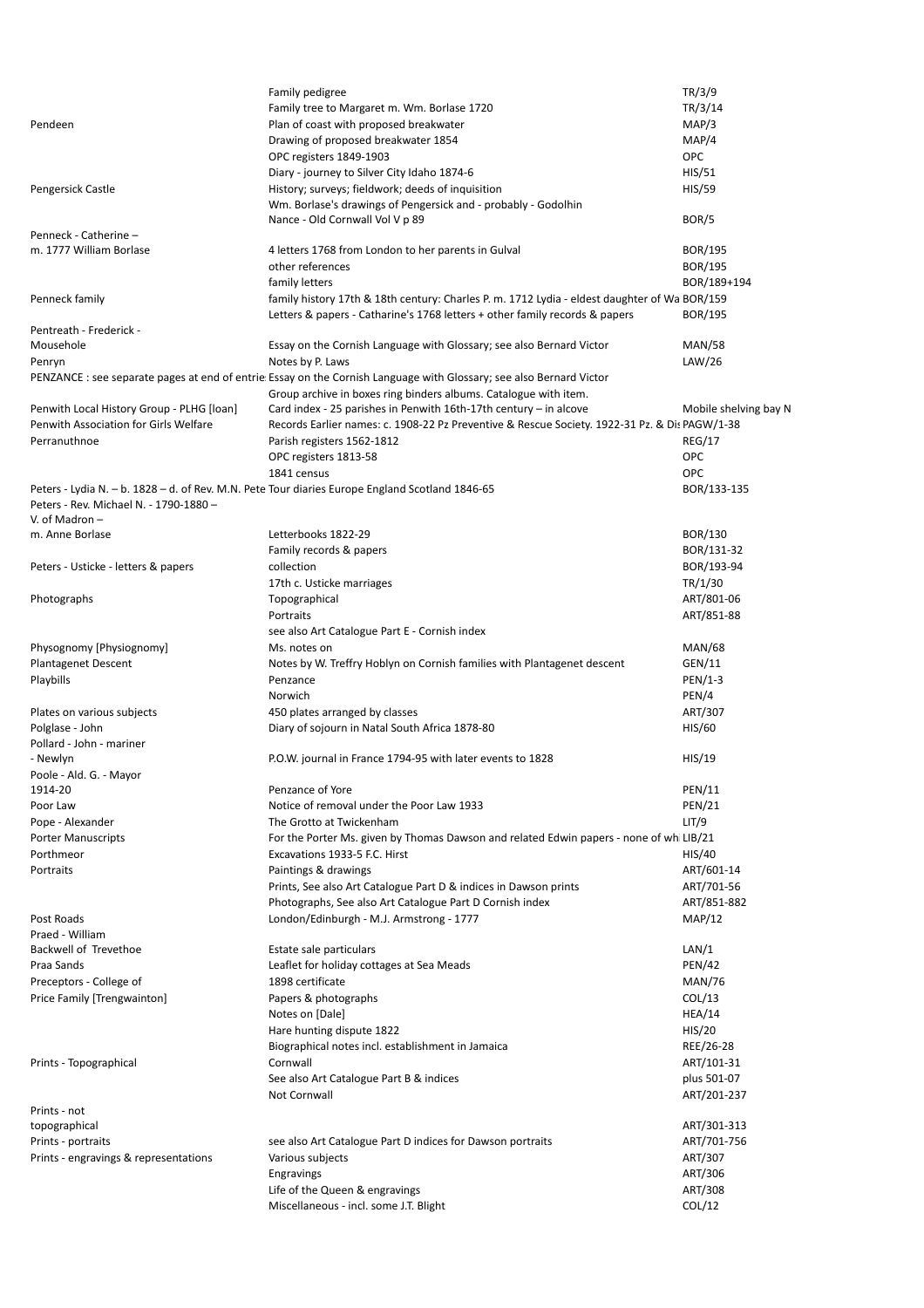|                                                             | Collection incl. some historical events                                                                  | <b>MAN/85</b>                       |
|-------------------------------------------------------------|----------------------------------------------------------------------------------------------------------|-------------------------------------|
| PENZANCE                                                    |                                                                                                          |                                     |
| Penzance                                                    | Generally                                                                                                | PEN/1-45                            |
|                                                             | Playbills 1787-1828                                                                                      | PEN/1-3                             |
|                                                             | Town Charter - facsimile translation                                                                     | PEN/7                               |
|                                                             | G.C. Boase "Historical Memoranda"                                                                        | <b>PEN/15</b>                       |
|                                                             | Proposed railway with print of Bay and breakwater                                                        | RAI/9                               |
|                                                             | Occupied premises tax assessments 1898-1910                                                              | <b>PEN/20</b>                       |
|                                                             | Penzance Assembly book 1791                                                                              | <b>PEN/22</b>                       |
|                                                             | Ladies Book Club 1779-1912                                                                               | <b>PEN/23</b>                       |
|                                                             |                                                                                                          |                                     |
|                                                             | Penzance public occasions                                                                                | <b>PEN/26</b>                       |
|                                                             | T.Giddy's ms. memoranda & extracts from Borough archives                                                 | <b>PEN/27</b>                       |
|                                                             | Penzance Scientific & Industrial Exhibition 1882                                                         | <b>PEN/29</b>                       |
|                                                             | Proposed Borough & Ward changes - 1837                                                                   | <b>PEN/36</b>                       |
|                                                             | Borough Council minutes 1939-46                                                                          | <b>PEN/43</b>                       |
|                                                             | Garnier "Rosebud" archive                                                                                | <b>PEN/44</b>                       |
|                                                             | Old records - Borough and Manor of Alverton                                                              | <b>PEN/45</b>                       |
|                                                             | Charlotte Halliwell's sketches                                                                           | ART/1                               |
|                                                             | Borough Council accounts                                                                                 | <b>PEN/48</b>                       |
|                                                             | A Walk Around                                                                                            | <b>PEN/51</b>                       |
| Penzance air raid 1941                                      | letter of appreciation                                                                                   | HIS/36                              |
|                                                             |                                                                                                          |                                     |
| Penzance art group                                          | scrapbook of memorabilia                                                                                 | <b>PEN/57</b>                       |
| Penzance - a sketch                                         | Eulogy by Joseph Batten                                                                                  | LIT/18                              |
| Penzance Bible Christian Church                             |                                                                                                          |                                     |
| Penzance Bible Christian Church                             | Official Handbook and Souvenir of Grand Bazaar - 1900                                                    | <b>PEN/41</b>                       |
| Penzance Borough 1841                                       | Plan of the Borough of Penzance: street layout and major names within 880 yards fr MAP/52                |                                     |
| Penzance - fisheries                                        | 1884 West Cornwall Fisheries Exhibition                                                                  | COL/16 vols 20 & 41                 |
| <b>Penzance Gazette</b>                                     | copy for 15/6/1842 with entry about the proposed enclosure of Trewey Common Ze NEW/7                     |                                     |
| Penzance in Wartime - Hilda Quick                           | 4 mounted coloured prints                                                                                | QUI/25-8                            |
|                                                             | 2 framed prints                                                                                          | QUI/59+61                           |
|                                                             | 2 pencil sketches                                                                                        | QUI/42                              |
| Penzance - Jews Burial Ground                               | 1844 conveyance: Rogers/Wardens of the congregation of Jews in Penzance of the J LAN/24                  |                                     |
|                                                             |                                                                                                          |                                     |
| Penzance Maps                                               | Plan of borough 1841                                                                                     | <b>MAP/52</b>                       |
|                                                             | Penzance c. 1870-81                                                                                      | MAP/61                              |
|                                                             | Reproductions of 25 in. 1880 and 1908 O.S. maps                                                          |                                     |
| Penzance mayoralty dispute                                  | verse fragment on 1706 mayoralty dispute                                                                 | <b>MAN/38</b>                       |
| Penzance medical manuscript                                 | paper by Dr. Shaikh 1997 on tracts sold by the library in 1939                                           | <b>MAN/88</b>                       |
| Penzance Natural History & Antiquarian Society Minute Books |                                                                                                          | $NAT/1-3$                           |
|                                                             | Lists of members                                                                                         | $NAT/4+6$                           |
|                                                             | <b>Visitors Book</b>                                                                                     | NAT/5                               |
|                                                             |                                                                                                          | NAT/7                               |
| Penzance Official Guide 1876                                | Photocopies                                                                                              | <b>PEN/58</b>                       |
| Penzance Old Cornwall Society (Loan)                        |                                                                                                          |                                     |
|                                                             | Records & proceedings; catalogue in room 2                                                               | mobile shelving Bay N               |
| Penzance Old Girls (LOAN)                                   | Records of the Old Girls Association of the Penzance County Grammar School for Gim mobile shelving Bay L |                                     |
| Penzance Orchestral Society                                 | Programmes/cuttings from 1905 [also some other orchestras & events]                                      | ORCH/1-6                            |
| Penzance play bills                                         | New Theatre 1787-1855 with concert programmes                                                            | PEN/1-3                             |
|                                                             | Pavillion Theatre - post war with some other programmes                                                  | PEN/47+53                           |
| Penzance - properties                                       | conveyances & leases                                                                                     | LAN/2+15+17+21-25+27+32-3 &TRE/1-29 |
| Penzance Registers                                          | OPC registers: Anglican Methodist Wesleyan 1805-1905                                                     | <b>OPC</b>                          |
|                                                             | Penzance Union 1839-41                                                                                   | OPC                                 |
| Penzance - St. Johns Ambulance                              | Archive                                                                                                  | $STJ/1-15$                          |
| Penzance Water Supply                                       | wartime (1942-44) information sheet                                                                      |                                     |
| Penzance - Wesleyan                                         |                                                                                                          |                                     |
| ministers                                                   | expulsion of 3 ministers                                                                                 | HIS/39                              |
| Penzance - West Cornwall School                             | Plan of new buildings at St Clare 1938                                                                   | <b>PEN/39</b>                       |
|                                                             |                                                                                                          |                                     |
|                                                             | memorabilia and records                                                                                  | <b>PEN/52</b>                       |
| Q                                                           |                                                                                                          |                                     |
| Quarrying - stone -                                         |                                                                                                          |                                     |
| in Cornwall                                                 | Notes by P. Laws                                                                                         | LAW/31                              |
| Quick - Henry                                               | Life and Progress etc.                                                                                   | LIT/10A                             |
|                                                             | Other verse works                                                                                        | LI/T/10B                            |
| Quick - Hilda - artist                                      | sketchbooks                                                                                              | $QUI/I-2$                           |
|                                                             | unmounted prints                                                                                         | QUI/3-15                            |
|                                                             | exhibition mounts                                                                                        | QUI/16-24                           |
|                                                             | other unmounted prints                                                                                   | QUI/25-29                           |
|                                                             | fairies and flowers                                                                                      | QUI/30-41                           |
|                                                             | wartime sketches                                                                                         | QUI/42                              |
|                                                             |                                                                                                          |                                     |
|                                                             | water colours                                                                                            | QUI/43-54                           |
|                                                             | marsh and shore                                                                                          | QUI/55                              |
|                                                             | framed works                                                                                             | QUI/56-60                           |
|                                                             |                                                                                                          |                                     |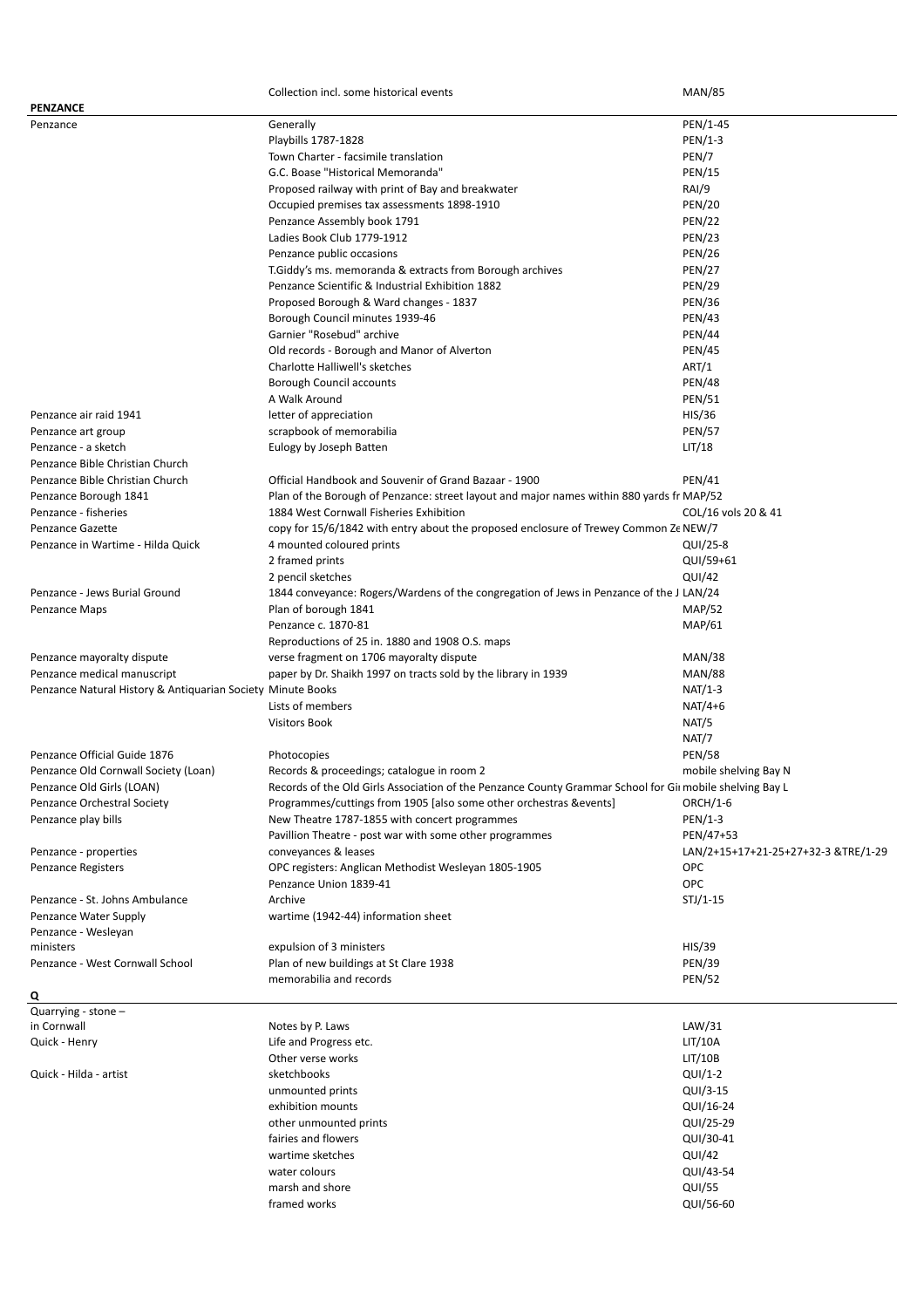|                                                         | blocks and linocuts                                                                                           | QUI/61-73                      |
|---------------------------------------------------------|---------------------------------------------------------------------------------------------------------------|--------------------------------|
| Quick - James                                           | Captain of brig Hopewell lost Douarnenez 1819. Copies of letters to his wife during I HIS/23                  |                                |
| Q - Quiller-Couch - Sir Arthur                          | Q archive                                                                                                     | COU/6                          |
|                                                         | Memories of Q                                                                                                 | COU/8                          |
|                                                         | Nicky-Nan; reservist                                                                                          | COU/7                          |
|                                                         | Letter [Highet to Symons] - [also in COU/6]                                                                   | LIT/15                         |
|                                                         | 1919 address "A Library with a Garden by the Sea"                                                             | LIB/40                         |
| Quintrall [or Quilter] -                                |                                                                                                               |                                |
| John                                                    | 1742 letter concerning naval service record                                                                   | <b>MAN/39</b>                  |
| R                                                       |                                                                                                               |                                |
| Rablen - Arthur Wilfred<br>Railways - England and Wales | Cornish Dialect Words in "John Tonkin's Book"<br>Map showing all routes approved and also those proposed 1838 | <b>MAN/55</b><br><b>MAP/77</b> |
|                                                         | Official map 1917                                                                                             | <b>MAP/87</b>                  |
| Railways in West Cornwall                               | West Cornwall Railway Act 1846                                                                                | RAI/1                          |
|                                                         | Penzance-Truro timetable 1853                                                                                 | RAI/2                          |
|                                                         | Penzance-Truro track layouts pre-1921                                                                         | RAI/3                          |
|                                                         | <b>Bayliss Collection</b>                                                                                     | RAI/4-7                        |
|                                                         | <b>Thoday Collection</b>                                                                                      | RAI/8                          |
|                                                         | Penlea line with breakwater 1830s                                                                             | RAI/9                          |
|                                                         | Notes by P. Laws                                                                                              | LAW/32+34                      |
|                                                         | Surveyed routes to St. Just 1864-98                                                                           | <b>MAP/60</b>                  |
|                                                         | OS map with line to Marazion                                                                                  | MAP/108 Add.                   |
| Ralfs - John - botanist                                 | Flora of W. Cornwall                                                                                          | RAL/1                          |
|                                                         | Other material on flora/fungi                                                                                 | RAL/2-3                        |
|                                                         | biographical material                                                                                         | RAL/4-5                        |
| Rangerstein - R.                                        | Local travels 1753-5                                                                                          | <b>HIS/56</b>                  |
| Recipes & household preparations                        | Late 17th century                                                                                             | MAN/1                          |
|                                                         | 18th century [once owned by Dr. Kitchener]                                                                    | <b>MAN/49</b>                  |
|                                                         | Inscribed 1878                                                                                                | <b>BOR/196</b>                 |
|                                                         | Castle Horneck 18th century                                                                                   | BOR/197                        |
|                                                         | Earlier 20th century                                                                                          | <b>BOR/198</b>                 |
| Reddish/Canning                                         | Press cuttings & biographical records etc. includes stage career of Mary Anne Cannii DAW/13                   |                                |
| Redruth                                                 | 1841 Tithe Award                                                                                              | LAN/13                         |
|                                                         | Parish registers                                                                                              | <b>REG/18</b>                  |
| Rees - Edgar A.                                         | Antiquities                                                                                                   | REE/1-16                       |
|                                                         | Architectural sketches                                                                                        | REE/17-25                      |
|                                                         | Biographical records                                                                                          | REE/26-38                      |
|                                                         | Botany<br>Cornish dialect                                                                                     | REE/39/61<br>REE/62-87         |
|                                                         | Cornish language                                                                                              | REE/88-98                      |
|                                                         | Cornwall - history                                                                                            | REE/99-125                     |
|                                                         | <b>Customs and folklore</b>                                                                                   | REE/126-136                    |
|                                                         | Penzance                                                                                                      | REE/137-145                    |
|                                                         | Postal matters                                                                                                | REE/146-161                    |
|                                                         | Pottery and porcelain                                                                                         | REE/162-167                    |
|                                                         | Smuggling                                                                                                     | REE/168-177                    |
|                                                         | Other - including memorabilia                                                                                 | REE/178-207                    |
| Registers                                               | Transcriptions of parish registers Photocopies of parish records from the Church of LREG/1-24                 |                                |
|                                                         | Day Saints [in newspaper room with index]                                                                     | OPC                            |
| Regles sur la Sintaxe                                   | Ms. treatise in French                                                                                        | MAN/8                          |
| Religious plays                                         | Ms. volume in Latin                                                                                           | MAN/5                          |
| Richards - Glyn                                         | The Jill Garnier Scrapbooks - The Rosebud Story. Newlyn 1937. Supplements the Ros PEN/45                      |                                |
| Roads and Bridges in Cornwall                           | Notes by P. Laws                                                                                              | LAW/35                         |
| Roberts - W. - journalist and writer on botany          | Scrapbook                                                                                                     | COL/8                          |
| Rosebud                                                 | Garnier archive of press cuttings                                                                             | <b>PEN/44</b>                  |
| Rosehill - Madron                                       | Plan 1841                                                                                                     | <b>MAP/25</b>                  |
|                                                         | Dr. Chown's Cornish Riviera Sanatorium                                                                        | <b>PEN/40</b>                  |
| Rowe - Joseph Hambley                                   | Letters - mainly genealogical - to William Treffry Hoblyn                                                     | <b>MAN/50</b>                  |
|                                                         | 1934 reprint of report on paper about St. Levan                                                               | <b>MAN/70</b>                  |
| Rowse - Dr. A.L.                                        | Memorabilia                                                                                                   | $ROW$ /-                       |
|                                                         | An introduction to a new edition of Polwhele                                                                  | ROW/2                          |
|                                                         | His student's notebook - Christ Church 1922-3                                                                 | ROW/3                          |
|                                                         | Chalky Jenkin: llittle cat lost                                                                               | ROW/4                          |
| Royal Archaeological Institute                          | Truro summer meeting June 1973                                                                                | SCI/6                          |
| S<br><b>Salisbury Papers</b>                            | Cornish references 1599                                                                                       | <b>HIS/50</b>                  |
| Saltren Willett                                         | Visitors' Books late 19th century                                                                             | <b>MAN/51</b>                  |
| Sancreed                                                | Parish Registers 1566-1812                                                                                    | <b>REG/19</b>                  |
|                                                         | OPC registers 1813-1905                                                                                       | OPC                            |
|                                                         | Parish vestry and churchwardens' accounts                                                                     | OPC                            |
|                                                         |                                                                                                               |                                |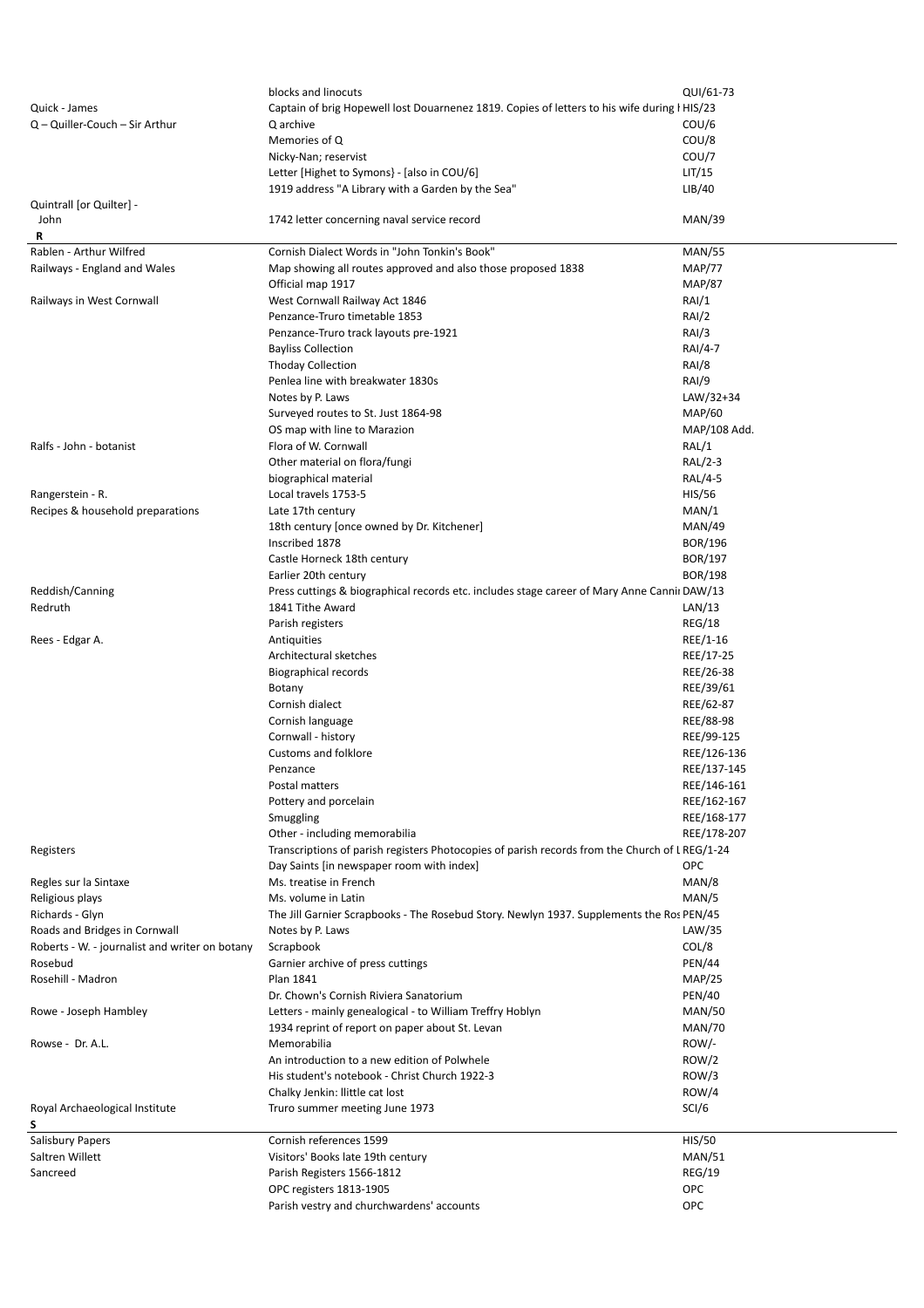|                                                                                | 1841 census                                                                                                   | <b>OPC</b>              |
|--------------------------------------------------------------------------------|---------------------------------------------------------------------------------------------------------------|-------------------------|
| Sarum Offices                                                                  | Sarum Manual                                                                                                  | MAN/24                  |
|                                                                                | Sarum Pontifical                                                                                              | MAN/25                  |
|                                                                                | Sarum Consuetudinary and Customary                                                                            | MAN/26                  |
|                                                                                | Sarum Breviary                                                                                                | MAN/27                  |
| Satan - the spirit of                                                          |                                                                                                               |                         |
| darkness                                                                       | Decaying ms. of the text on a sarcophagus                                                                     | MAN/11                  |
| Schools in Cornwall                                                            |                                                                                                               | HIS/30                  |
| Scilly - Isles of                                                              | Lecture and other notes by P. Laws                                                                            | LAW/14+29+37            |
|                                                                                | Legend of the Holy Vale                                                                                       | LIT/8                   |
|                                                                                | St. Mary's Parish Registers 1726-1812                                                                         | <b>REG/20</b>           |
|                                                                                | OPC registers 1819-1900                                                                                       | OPC                     |
| Scobell - George Pender                                                        | will photocopy                                                                                                | HIS/47                  |
| Sealed at Edinburgh                                                            | Unidentified deed                                                                                             | MAN/23                  |
| Seashells                                                                      | Miss Carne's British Shells                                                                                   | SCI/16                  |
| Seaweeds                                                                       | Pressed seaweeds - late 19th century                                                                          | SCI/9                   |
|                                                                                | Penzance seaweeds                                                                                             | SCI/8                   |
| Sennen                                                                         | Copy of 1430 papal bull with right to a cemetery                                                              | HIS/18                  |
|                                                                                | Parish registers 1700-1812                                                                                    | REG/21                  |
|                                                                                | OPC registers 1813-1900                                                                                       | <b>OPC</b>              |
|                                                                                | 1841 census                                                                                                   | <b>OPC</b>              |
| Seringapatam                                                                   | Descriptive sketch of capture of fort town and Tippoo Sultan                                                  | DAW/11                  |
| Sermons                                                                        | Old sermons. Collection of ms. leaflets and sermons [?1676]                                                   | <b>MAN/80</b>           |
| Shaftesbury Abbey                                                              | Ancient confirmation deed                                                                                     | LAN/14                  |
| Shaikh - Dr.                                                                   |                                                                                                               | <b>MAN/88</b>           |
|                                                                                | Paper on the 1939 sale of medical tracts                                                                      |                         |
| Sherwood - Rev. Joseph                                                         | Copies of 7 sermons preached locally                                                                          | <b>MAN/52</b>           |
| Shipwrecks in Cornwall                                                         | See John Knill'ss scheme for preventing - 1792                                                                | HIS/25                  |
| Skimmington Riot                                                               | Description of in a copy letter d/d 18/7/1749 to Mr. Harris of Hayne Devon & Keneg BOR/192                    |                         |
| Small - George H. - borough engineer -                                         |                                                                                                               |                         |
| Oenzance                                                                       | Comparative water supply statistics                                                                           | OEN/17                  |
| Smuggling                                                                      | 18th century customs records                                                                                  | HIS/52<br><b>SCI/20</b> |
| Social hygiene                                                                 | Books & pamphlets                                                                                             |                         |
| Sotheby's sale                                                                 | Sale of library books at Sotheby's May 1964                                                                   | $LIB/7+29$              |
| Sparrow - Elizabeth                                                            | Espionage in France in the Napoleonic Wars                                                                    | HIS/52                  |
| Stamp Act                                                                      | Ms. account of Lords debate on repealing the Act                                                              | DAW/7                   |
| State papers                                                                   | Cornish references 1547-1598                                                                                  | HIS/49                  |
| Stephens - Rev. John R.                                                        |                                                                                                               |                         |
| of Ludgvan                                                                     | Notebook with tour to N. Devon 1820 and personal notes 1820-25                                                | <b>MAN/53</b>           |
| Stevens - Winifred and                                                         |                                                                                                               | $STE/1-5$               |
| Dorothy                                                                        | Personal papers; memorabilia; photographs                                                                     |                         |
| St. John's Ambulance -<br>Penzance division                                    | Archive                                                                                                       | $STJ/1-15$              |
| Street - Martha                                                                | Greenham Common memoir 1982-5                                                                                 | HIS/42                  |
| Symons - Olive Mary                                                            |                                                                                                               |                         |
|                                                                                | Librarian 1905-1951. Memorial inscription                                                                     | <b>MAN/83</b>           |
| Stukeley - Dr. William - 1687-1765 - Physician cle<br>the Society of Antigries | Photograph of portrait - J.S. Wood 1725                                                                       | BOR/212                 |
| Sullivan - Brian [Hayle]                                                       | Speedbird Service articles                                                                                    | HIS/5                   |
| Szegedi-Szuts - Istvan -                                                       |                                                                                                               |                         |
| Hungarian artist.                                                              | Manuscript of wartime experiences in Cornwall entitled "Enemy Alien"                                          | MOR/MAN/81              |
|                                                                                |                                                                                                               |                         |
|                                                                                |                                                                                                               | <b>BOR/143</b>          |
| Taillefer - Angouleme                                                          | Taillefer pedigree                                                                                            |                         |
|                                                                                | Tower of - ink drawing - reputed origin of the Borlases of Cornwall                                           | BOR/171                 |
| Tangye archive [loan -<br>the Minack Chronicles Trust]                         | Mss.; notebooks; proofs; garden log; scrapbooks; etc - in 5 boxes - list is in Room 2 mobile shelving - bay N |                         |
|                                                                                |                                                                                                               |                         |
| Tavener - J.R.                                                                 | Butcher of 14 Coulson's Buildings. 1885 bill                                                                  | <b>PEN/31</b>           |
| Taylor - Rev. Canon                                                            | see St. Just Easter Book                                                                                      |                         |
| Thomas - W. Herbert - editor The Cornishman                                    | Memorabilia                                                                                                   | COL/9                   |
|                                                                                | Scrapbooks: Shot and Shell                                                                                    | COL/10                  |
|                                                                                | Scrapbook: Uncle Sam                                                                                          | COL/21                  |
|                                                                                | Scrapbook: Prattle                                                                                            | COL/22                  |
|                                                                                | Scrapbook: Looking backwards                                                                                  | COL/25                  |
|                                                                                | Scrapbook: articles cuttings poems etc.                                                                       | COL/23+24+26+27         |
| Thorogood - Peter                                                              | Napoleonic collection                                                                                         | NAP/16                  |
| Thurlow - Edward - Lord                                                        |                                                                                                               |                         |
| Chancellor                                                                     | Opinion on powers of arrest on the Isles of Scilly                                                            | MAN/37                  |
| Tin Stamp                                                                      | Charles Jelbert's plan and section 1778                                                                       | SCI/15                  |
| Tithe maps                                                                     | St. Erth - reduced from the original - 21 sheets                                                              | MAP/53                  |
|                                                                                | Paul - rolled composite of photocopies of A4 sheets                                                           | <b>MAP/54</b>           |
|                                                                                | Tithe apportionment in Paul - map in front of Lan12                                                           | $LAN/6-13$              |
| Tolcarne Mills Newlyn                                                          | Court of Exchequer judgment 1713                                                                              | <b>HIS/57</b>           |
|                                                                                | Another copy p. 84                                                                                            | BOR/3                   |
|                                                                                |                                                                                                               |                         |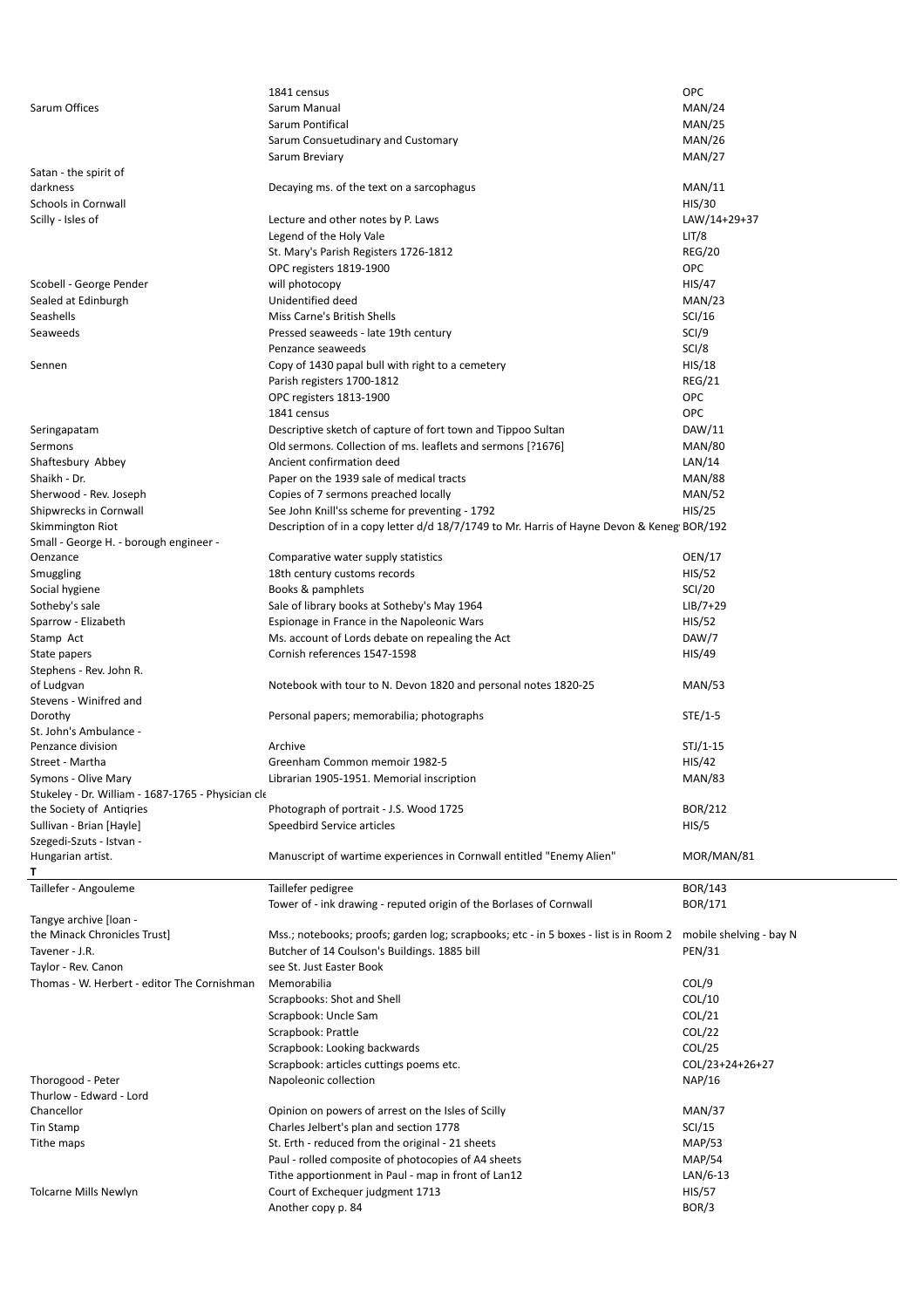| Tonken - John of Pensans                      | 1686 account of his claim to have been bewitched and the subsequent trial                            | <b>MAN/54</b> |
|-----------------------------------------------|------------------------------------------------------------------------------------------------------|---------------|
| Tonkin - John                                 | John Tonlin's Book - 18 November 1831 [?k or I?] includes AW Rablen's "Cornish Dia MAN/55            |               |
| Towednack                                     | Parish Registers                                                                                     | <b>REG/22</b> |
|                                               | 1841 census                                                                                          | OPC           |
| Toy - M. Spencer - historian and schoolmaster | History of Helston final typescript                                                                  | HIS/11        |
| Tregavarah                                    | OPC Wesleyan Register 1892-1905                                                                      | OPC           |
| Tremenheere - Hugh Seymour - properties       | Plan of Trenugo [Sancreed]                                                                           | <b>MAP/26</b> |
|                                               | Plan of Tolver [Gulval] and Tremenheere [Ludgvan]                                                    | <b>MAP/28</b> |
|                                               |                                                                                                      |               |
|                                               | Plan of Trevore [St. Buryan]                                                                         | MAP/27        |
|                                               | Tremenheere - Hugh Seymour - 1804-93 - son of Travels - continent - UK: sketchbooks journals diaries | $TR/2/1-5$    |
|                                               | Inspection in Midlands 1840                                                                          | TR/2/6        |
|                                               | Visits to N. America and Russia 1851-2                                                               | $TR/2/7+8$    |
|                                               | Appointment diaries                                                                                  | TR/2/9-58     |
|                                               | Copy letters from 1827 [iindex for non-family in catalogue]                                          | TR/2/59-71    |
|                                               | Personal documents                                                                                   | TR/2/72-8     |
|                                               | Ms. translations from Pindar [publ. 1866]                                                            | TR/2/79       |
|                                               | Memorials of my life ms. and copy                                                                    | TR/2/80+81    |
|                                               | Memorials of long [full] life m.s. + typed versions                                                  | TR/2/82+83    |
|                                               |                                                                                                      |               |
|                                               | Appreciations - print and type                                                                       | TR/2/84-9     |
|                                               | Publications and pamphlets listed in catalogue                                                       |               |
| Tremenheere                                   | Family pedigrees - Tremenheere; Apperley; Borlase; Harris; Pendarves; Westfaling; ETR/3/9            |               |
|                                               | Penzance Mayor - d. 1643                                                                             | TR/3/22       |
|                                               | Births marriages deaths from William b. 1732 to Walter's children                                    | TR/3/22       |
| Tremenheere property                          | Deeds & leases mainly 1654-84                                                                        | $TR/1/1-10$   |
|                                               | 19th c. map of the Weeths fields                                                                     | TR/3/8        |
|                                               | Properties and rents in West Cornwall c. 1840                                                        | TR/3/22       |
| Tremenheere - Sibella                         | Photograph of sampler with name and date 1667                                                        | TR/3/22       |
|                                               |                                                                                                      |               |
| Tremenheeere - General Walter - 1761-1855     | Journal of occurences 1799-1802                                                                      | TR/1/34+35    |
|                                               | Notebook                                                                                             | TR/1/36       |
|                                               | Recollections of Dr. William Borlase                                                                 | TR/3/1        |
|                                               | Notes in the Life                                                                                    | TR/3/2        |
|                                               | Recollections of by his son Seymour                                                                  | TR/3/3        |
|                                               | Tour N. Wales 1794                                                                                   | TR/3/4        |
| Treneere                                      | House/estate - photograph                                                                            | HEA/3         |
|                                               | Abstract of title; documents from 1875-1927                                                          | LAN/2         |
|                                               | also LHF 262                                                                                         |               |
|                                               |                                                                                                      |               |
| <b>Trereife Estate</b>                        | General Ledger 1894-97                                                                               | <b>PEN/14</b> |
| Tresidder - P.T. - Borough surveyor 1960-     |                                                                                                      |               |
| 74                                            | Papers - esp. sea defence and the 1962 storm                                                         | <b>PEN/59</b> |
|                                               | Condition report on Morrab House 1983                                                                | LIB/89        |
|                                               | related photographs                                                                                  | LIB/89A       |
| Trevail - Silvanus                            | Talk by P. Laws - notes; society papers; Trevail play                                                | COL/18        |
| Trevaskis                                     | family history                                                                                       | GEN/6         |
| Trevighan [Trevean]                           |                                                                                                      |               |
| Morvah                                        | 1571 indenture [lease] Coswyn/Trembaghe [Trembath]                                                   | MAN/40        |
| <b>Trevithick Society</b>                     | Foundation and early years                                                                           | LAW/7         |
|                                               | Loan documents from 1724 for properties owned by the Redruth Brewery in Lady [CTREV/xxx              |               |
| Trewellard - St. Just                         | Copies of documents 1657-65 of sale of land at Trewhellard and Carnemeale                            | LAN/19        |
| <b>Trewinnard Coach</b>                       |                                                                                                      | COL/12        |
|                                               | Coloured drawing - p. 29                                                                             |               |
|                                               | Old postcard of coach in barn                                                                        | COL/30        |
| Trewoofe - alias Trove -                      |                                                                                                      |               |
|                                               |                                                                                                      |               |
| St.Buryan                                     | Ms. and typescripts concerning Trewoofe                                                              | LAN/18        |
|                                               | W. Trefffry Hoblyn's notebook                                                                        | LAN/26        |
| Trenick - Michael                             | Memorabilia                                                                                          | TRI/1         |
| Trowron - Madron                              | 1724 land indenture                                                                                  | LAN/36        |
| Trustees                                      |                                                                                                      |               |
|                                               | Letters of appointment of Morrab Library trustees                                                    | LIB/113       |
| Tunde - Jegede -                              |                                                                                                      |               |
| Musician                                      | Player of the Kora [W. African harp-lute]                                                            | HIS/33        |
| Turk - Dr. F.A.                               | Donated papers - mainly cuttings-genealogy [see Blewett] language                                    | GEN/15        |
| Tyringham - R.W.G.                            | Sale particulars of Trevethoe Estates                                                                | LAN/1         |
| U                                             |                                                                                                      |               |
| Umbrella verses                               | "Umbrella" verses of 1873 - Hedgeland/Hockin/Temple - abouthowthe Prebendary ¿ HED/7                 |               |
| Ustick - Oliver - d. 1710 -                   | Copy of 1706 "Accounts Notes and Memoranda".                                                         |               |
| of Leha - St. Buryan                          | Includes journey to London by his brother                                                            | <b>MAN/57</b> |
| Usticke - Henry - 1720-69                     |                                                                                                      |               |
| - V. of Breage –                              |                                                                                                      |               |
| m. Mary 2nd daughter of Walter Borlase        | Cornish language manuscripts mainly Boson; paper by Andrew Hawke                                     | BOR/115       |
|                                               | Notebook. Notes & recipes.                                                                           | BOR/116       |
| Usticke/Peters                                | Family bible pages presented 1783 with birth and marriage dates etc.                                 | MAN/69 TR/3/5 |
|                                               | 17th century Usticke marriages                                                                       | TR/3/5        |